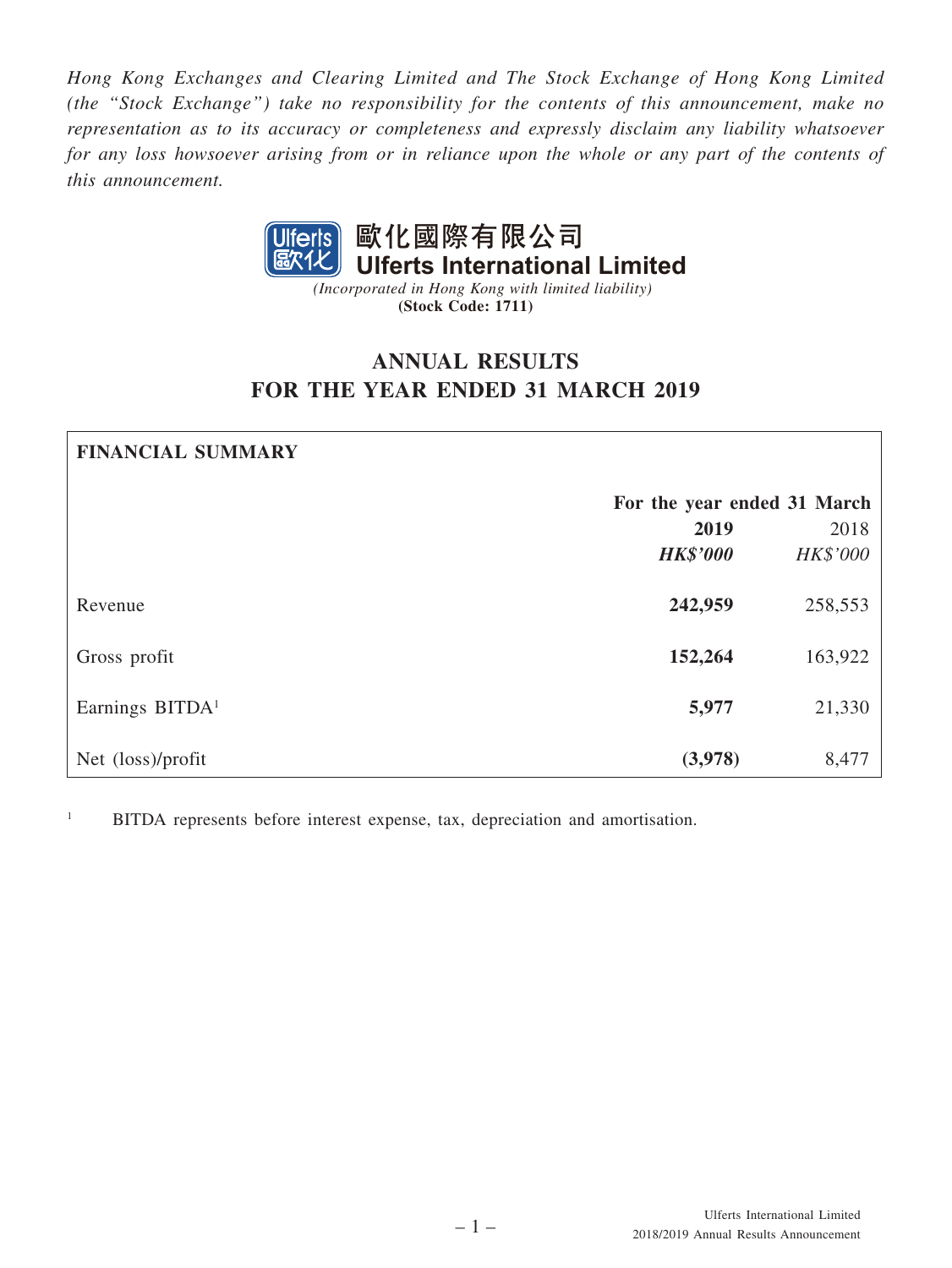The board of directors (the "Board" or "Directors") of Ulferts International Limited (the "Company") announces the audited consolidated results of the Company and its subsidiaries (collectively referred to as the "Group") for the year ended 31 March 2019 (the "Year") together with the comparative figures for the corresponding year in 2018 as set out below.

## **CONSOLIDATED STATEMENT OF PROFIT OR LOSS AND OTHER COMPREHENSIVE INCOME**

*For the year ended 31 March 2019*

|                                                                                                   |                | 2019            | 2018       |
|---------------------------------------------------------------------------------------------------|----------------|-----------------|------------|
|                                                                                                   | <b>Notes</b>   | <b>HK\$'000</b> | HK\$'000   |
| <b>REVENUE</b>                                                                                    | $\overline{4}$ | 242,959         | 258,553    |
| Cost of sales                                                                                     |                | (90, 695)       | (94, 631)  |
| Gross profit                                                                                      |                | 152,264         | 163,922    |
| Other income and gains                                                                            | $\overline{4}$ | 3,575           | 1,435      |
| Selling and distribution expenses                                                                 |                | (130, 939)      | (116, 942) |
| General and administrative expenses                                                               |                | (29, 281)       | (35,586)   |
| Finance cost                                                                                      |                | (240)           | (283)      |
| PROFIT/(LOSS) BEFORE TAX                                                                          | 5              | (4,621)         | 12,546     |
| Income tax credit/(expense)                                                                       | 6              | 643             | (4,069)    |
| PROFIT/(LOSS) FOR THE YEAR AND TOTAL<br><b>COMPREHENSIVE INCOME/(LOSS)</b><br><b>FOR THE YEAR</b> |                | (3,978)         | 8,477      |
| Attributable to:<br>Owners of the parent                                                          |                | (3,978)         | 8,477      |
| <b>EARNINGS/(LOSS) PER SHARE ATTRIBUTABLE TO</b><br>ORDINARY EQUITY HOLDERS OF THE PARENT         | 8              |                 |            |
| Basic and diluted (expressed in HK cents per share)                                               |                | (0.50)          | 1.34       |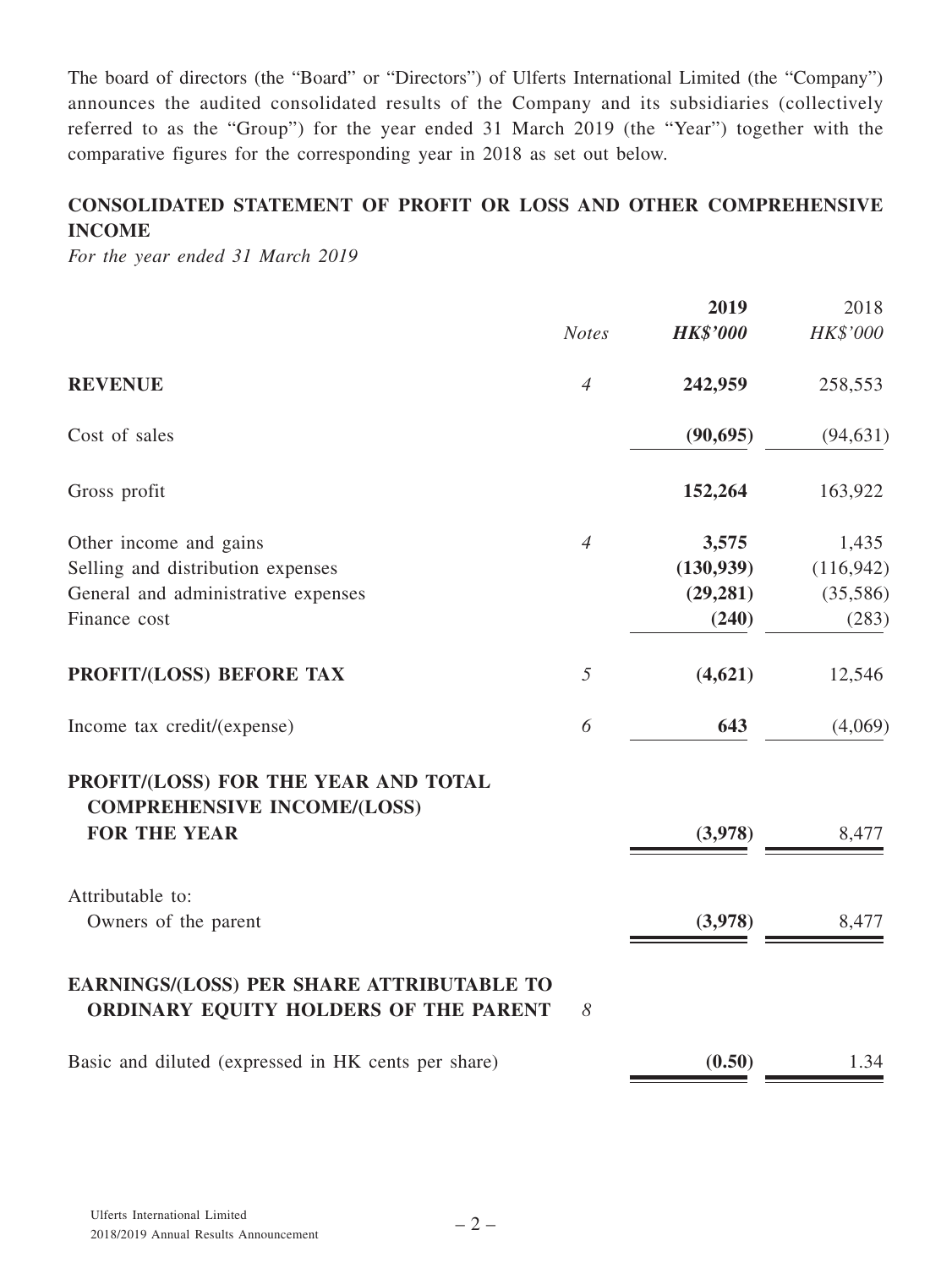## **CONSOLIDATED STATEMENT OF FINANCIAL POSITION**

*At 31 March 2019*

|                                                              | <b>Notes</b> | 2019<br><b>HK\$'000</b> | 2018<br>HK\$'000 |
|--------------------------------------------------------------|--------------|-------------------------|------------------|
| <b>NON-CURRENT ASSETS</b>                                    |              |                         |                  |
| Property, plant and equipment                                |              | 30,826                  | 17,379           |
| Prepayments and deposits                                     |              | 15,009                  | 11,361           |
| Deferred tax assets                                          |              | 2,468                   | 1,681            |
| Total non-current assets                                     |              | 48,303                  | 30,421           |
| <b>CURRENT ASSETS</b>                                        |              |                         |                  |
| Inventories                                                  |              | 46,326                  | 44,226           |
| Trade receivables                                            | 9            | 9,404                   | 6,263            |
| Prepayments, deposits and other receivables                  |              | 8,976                   | 11,577           |
| Tax recoverable                                              |              | 2,057                   | 570              |
| Cash and cash equivalents                                    |              | 59,469                  | 83,385           |
| Total current assets                                         |              | 126,232                 | 146,021          |
| <b>CURRENT LIABILITIES</b>                                   |              |                         |                  |
| Trade and bills payables                                     | 10           | 7,290                   | 7,076            |
| Other payables and accruals                                  |              | 43,147                  | 28,619           |
| Interest-bearing bank borrowings                             |              | 4,002                   | 19,798           |
| Provisions                                                   |              | 1,599                   | 1,241            |
| Total current liabilities                                    |              | 56,038                  | 56,734           |
| <b>NET CURRENT ASSETS</b>                                    |              | 70,194                  | 89,287           |
| <b>TOTAL ASSETS LESS CURRENT LIABILITIES</b>                 |              | 118,497                 | 119,708          |
| <b>NON-CURRENT LIABILITIES</b>                               |              |                         |                  |
| Provisions                                                   |              | 6,827                   | 4,060            |
| Net assets                                                   |              | 111,670                 | 115,648          |
| <b>EQUITY</b>                                                |              |                         |                  |
| Equity attributable to owners of the parent<br>Share capital |              | 110,337                 | 110,337          |
| Retained profits                                             |              | 1,333                   | 5,311            |
| Total equity                                                 |              | 111,670                 | 115,648          |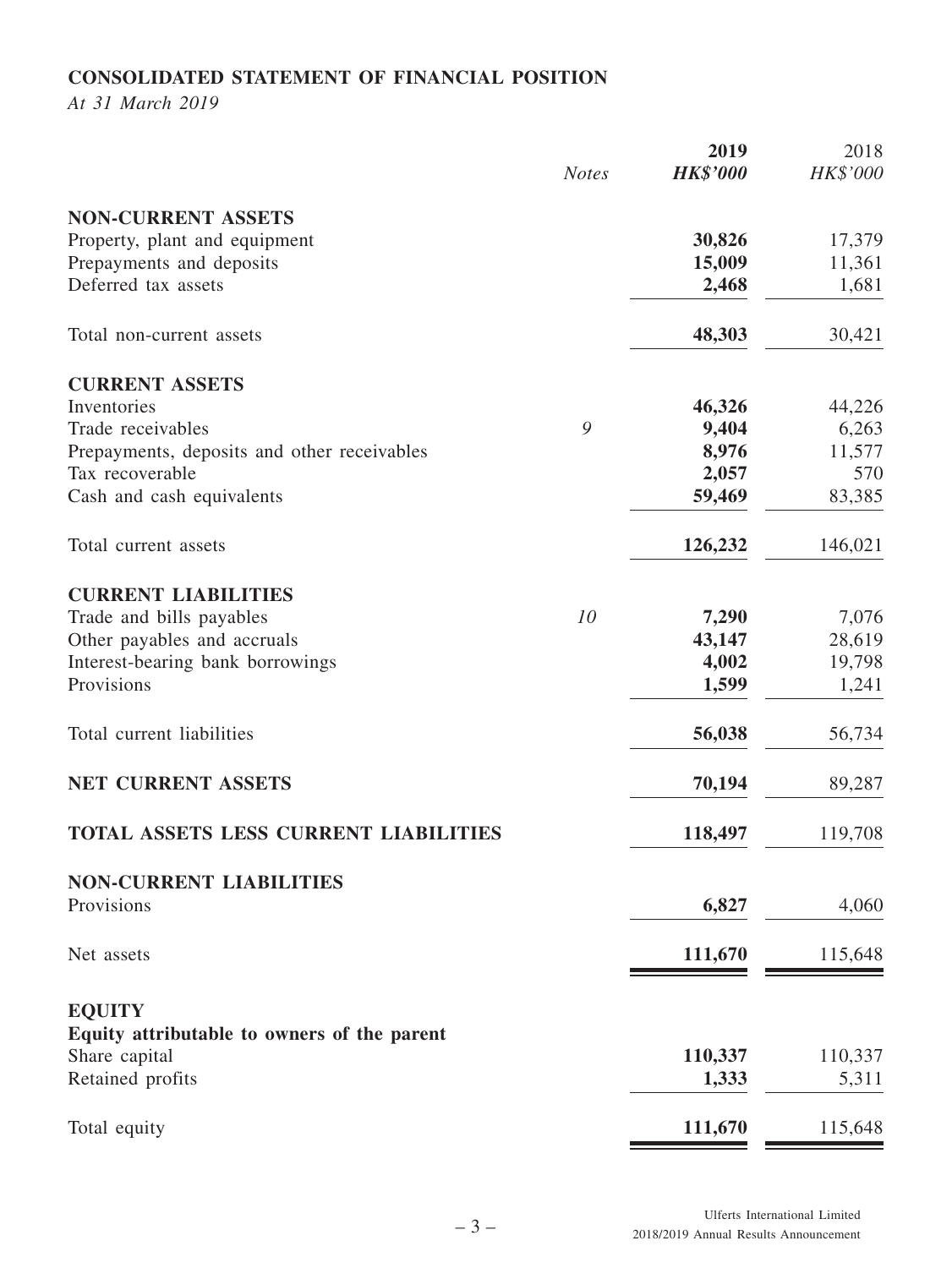#### *Notes:*

## **1. BASIS OF PREPARATION**

The consolidated financial statements have been prepared in accordance with Hong Kong Financial Reporting Standards ("HKFRSs") (which include all Hong Kong Financial Reporting Standards, Hong Kong Accounting Standards ("HKASs") and Interpretations) issued by the Hong Kong Institute of Certified Public Accountants ("HKICPA"), accounting principles generally accepted in Hong Kong and the Hong Kong Companies Ordinance. They have been prepared under the historical cost convention. The consolidated financial statements are presented in Hong Kong dollars ("HK\$") and all values are rounded to the nearest thousand except when otherwise indicated.

The financial information relating to the years ended 31 March 2019 and 2018 included in this preliminary announcement of annual results 2019 do not constitute the Company's statutory annual consolidated financial statements for those years but is derived from those consolidated financial statements. Further information relating to these statutory annual consolidated financial statements required to be disclosed in accordance with section 436 of the Hong Kong Companies Ordinance is as follows:

- The Company has delivered the financial statements for the year ended 31 March 2018 to the Registrar of Companies as required by section 662(3) of, and Part 3 of Schedule 6 to, the Hong Kong Companies Ordinance and will deliver the financial statements for the year ended 31 March 2019 in due course.
- The Company's auditor has reported on the consolidated financial statements of the Group for both years. The auditor's reports were unqualified, did not include a reference to any matters to which the auditor drew attention by way of emphasis without qualifying its reports; and did not contain a statement under sections  $406(2)$ ,  $407(2)$  or (3) of the Hong Kong Companies Ordinance.

## **2. CHANGES IN ACCOUNTING POLICIES AND DISCLOSURES**

The Group has adopted the following new and revised HKFRSs for the first time for the current year's consolidated financial statements.

| Amendments to HKFRS 2  | Classification and Measurement of Share-based<br><b>Payment Transactions</b>      |
|------------------------|-----------------------------------------------------------------------------------|
| Amendments to HKFRS 4  | Applying HKFRS 9 Financial Instruments with HKFRS 4<br><i>Insurance Contracts</i> |
| HKFRS 9                | <i>Financial Instruments</i>                                                      |
| HKFRS 15               | Revenue from Contracts with Customers                                             |
| Amendments to HKFRS 15 | Clarifications to HKFRS 15 Revenue from Contracts<br>with Customers               |
| Amendments to HKAS 40  | Transfers of Investment Property                                                  |
| HK(IFRIC)-Int 22       | Foreign Currency Transactions and Advance Consideration                           |
| Annual Improvements    | Amendments to HKFRS 1 and HKAS 28                                                 |
| 2014-2016 Cycle        |                                                                                   |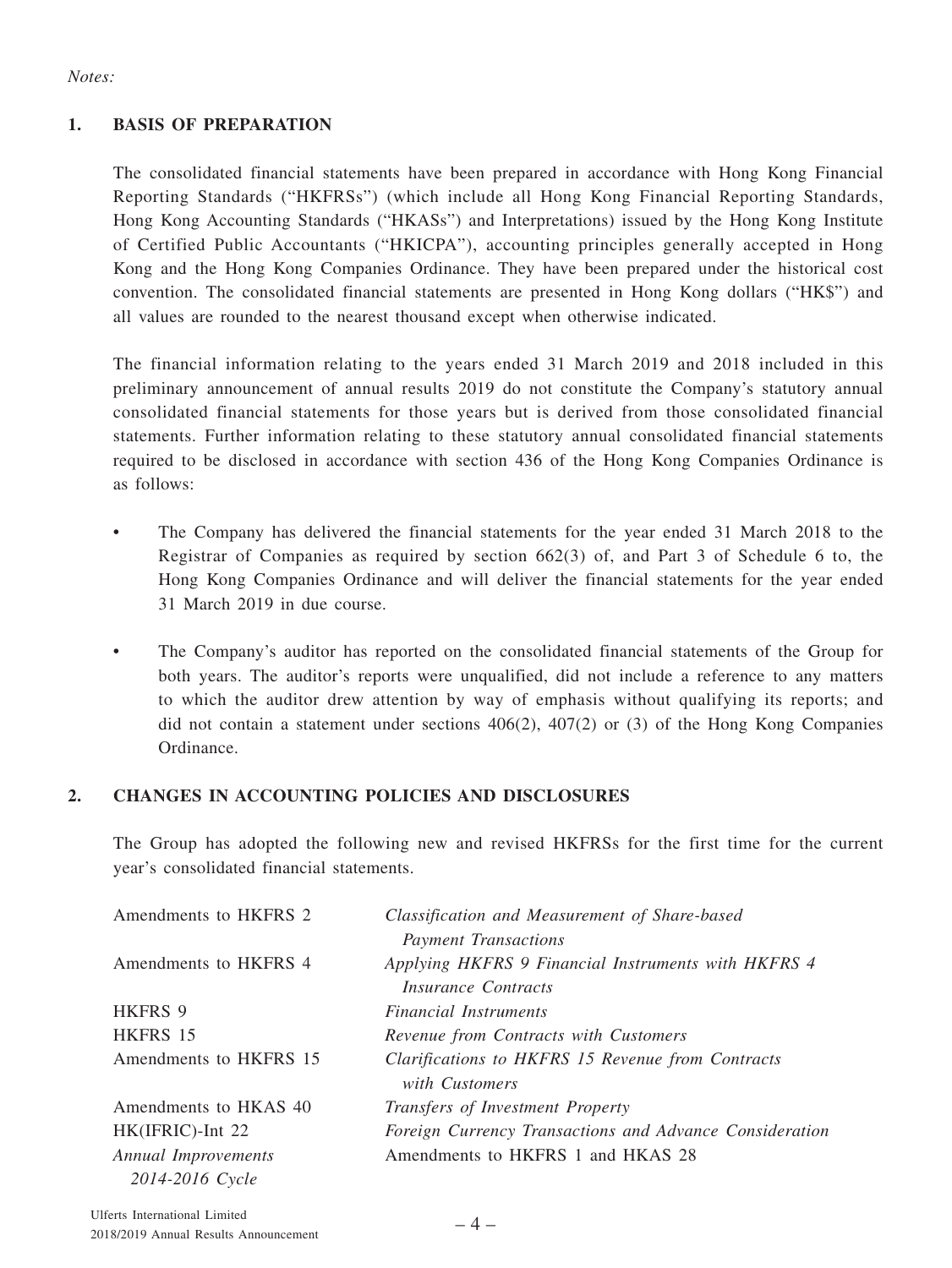Other than as explained below regarding the impact of HKFRS 9 and HKFRS 15, the adoption of the above new and revised standards has had no significant financial effect on the consolidated financial statements.

#### HKFRS 9 *Financial Instruments*

HKFRS 9 *Financial Instruments* replaces HKAS 39 *Financial Instruments: Recognition and Measurement,* bringing together all three aspects of the accounting for financial instruments: classification and measurement, impairment and hedge accounting. The Group has adopted HKFRS 9 from 1 April 2018 and recognised any transition adjustments against the applicable opening balances in equity at 1 April 2018. Therefore, the comparative information was not restated and continues to be reported under HKAS 39.

#### *Classification and measurement*

The following information sets out the impacts of adopting HKFRS 9 on the statement of financial position.

A reconciliation between the carrying amounts under HKAS 39 and the balances reported under HKFRS 9 as at 1 April 2018 is as follows:

|                                   |             | <b>HKAS 39</b>   |          | <b>HKFRS 9</b> |                 |
|-----------------------------------|-------------|------------------|----------|----------------|-----------------|
|                                   |             | measurement      |          | measurement    |                 |
|                                   | <b>Note</b> | Category         | Amount   | Amount         | Category        |
|                                   |             |                  | HK\$'000 | HK\$'000       |                 |
| Financial assets                  |             |                  |          |                |                 |
| Trade receivables                 |             | L&R <sup>1</sup> | 6,263    | 6,263          | AC <sup>2</sup> |
| Financial assets included         |             |                  |          |                |                 |
| in prepayments, deposits          |             |                  |          |                |                 |
| and other receivables             |             | L&R              | 19,840   | 19,840         | AC              |
| Cash and cash equivalents         |             | L&R              | 83,385   | 83,385         | AC              |
|                                   |             |                  | 109,488  | 109,488        |                 |
| Financial liabilities             |             |                  |          |                |                 |
| Trade and bills payables          |             | AC               | 7,076    | 7,076          | AC              |
| Financial liabilities included in |             |                  |          |                |                 |
| other payables and accruals       | (i)         | AC               | 8,053    | 8,053          | AC              |
| Interest-bearing bank borrowings  |             | AC               | 19,798   | 19,798         |                 |
|                                   |             |                  | 34,927   | 34,927         |                 |

1 L&R: Loans and receivables

2 AC: Financial assets or financial liabilities at amortised cost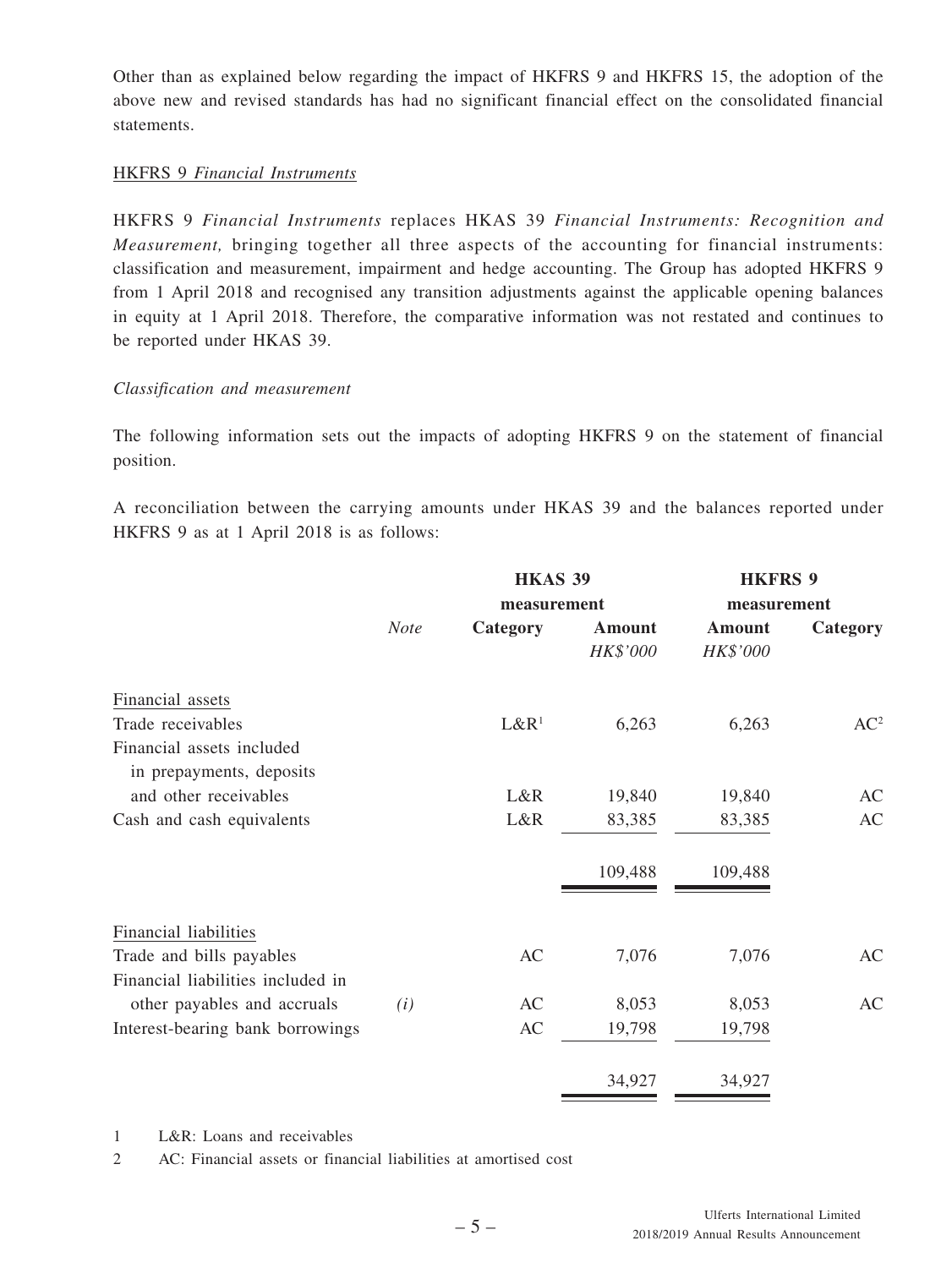#### *Note:*

(i) The gross carrying amount of financial liabilities included in other payables and accruals under the column "HKAS 39 measurement – Amount" represents the amount after adjustments for the adoption of HKFRS 15. Further details of the adjustments for the adoption of HKFRS 15 are included below.

#### *Impairment*

The Group has determined that the adoption of HKFRS 9 did not have a significant impact on the impairment assessment of its financial assets at 1 April 2018 (including the effect of replacing HKAS 39's incurred credit loss calculations with HKFRS 9's expected credit losses ("ECLs")) and, accordingly, did not result in any transition adjustment to the opening balance of retained profits of the Group as at 1 April 2018.

#### HKFRS 15 *Revenue from Contracts with Customers*

HKFRS 15 and its amendments replace HKAS 11 *Construction Contracts*, HKAS 18 *Revenue* and related interpretations and it applies, with limited exceptions, to all revenue arising from contracts with customers. HKFRS 15 establishes a new five-step model to account for revenue arising from contracts with customers. Under HKFRS 15, revenue is recognised at an amount that reflects the consideration to which an entity expects to be entitled in exchange for transferring goods or services to a customer. The principles in HKFRS 15 provide a more structured approach for measuring and recognising revenue. The standard also introduces extensive qualitative and quantitative disclosure requirements, including disaggregation of total revenue, information about performance obligations, changes in contract asset and liability account balances between periods and key judgements and estimates.

The Group has adopted HKFRS 15 using the modified retrospective method of adoption. Under this method, the standard can be applied either to all contracts at the date of initial application or only to contracts that are not completed at that date. The Group has elected to apply the standard to contracts that are not completed as at 1 April 2018.

No adjustment to the opening balance of retained profits of the Group as at 1 April 2018 is required for the cumulative effect of the initial application of HKFRS 15. The comparative information was not restated and continues to be reported under HKAS 18 and related interpretations.

Set out below are the amounts by which each financial statement line item was affected as at 1 April 2018 as a result of the adoption of HKFRS 15:

|                                                              | Increase/<br>(decrease) |          |
|--------------------------------------------------------------|-------------------------|----------|
|                                                              | <b>Note</b>             | HK\$'000 |
| <b>Liabilities</b>                                           |                         |          |
| Deferred revenue included in other payables and accruals     | (i)                     | (277)    |
| Customer deposits included in other payables and accruals    | (i)                     | (16,293) |
| Contract liabilities included in other payables and accruals | (i)                     | 16,570   |
| Net impact on other payables and accruals                    |                         |          |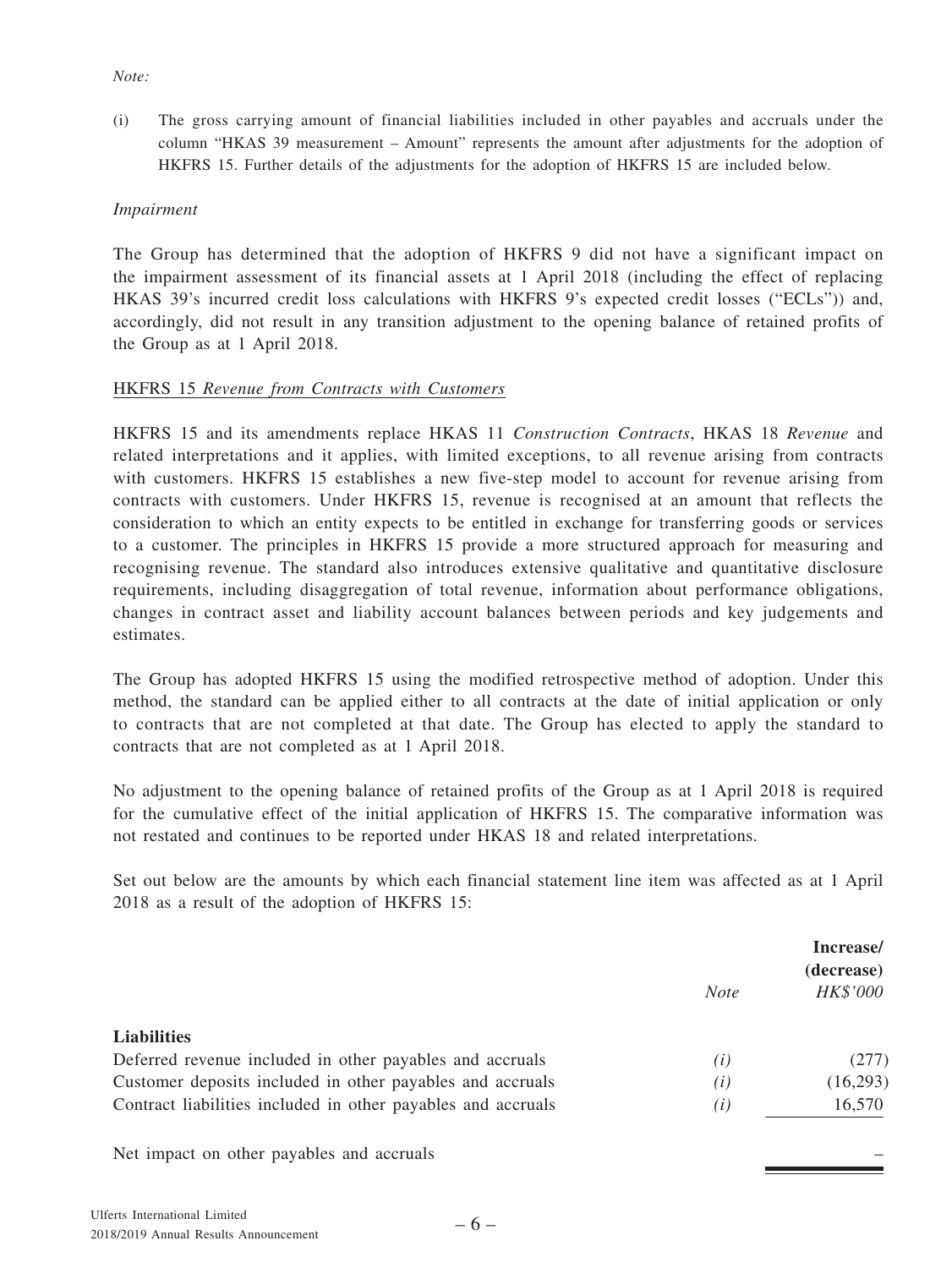The adoption of HKFRS 15 has had no impact on the Group's profit or loss and other comprehensive income or on the Group's operating, investing and financing cash flows for the year. Set out below are the amounts by which each consolidated statement of financial position line item was affected as at 31 March 2019 as a result of the adoption of HKFRS 15. The first column shows the amounts recorded under HKFRS 15 and the second column shows what the amounts would have been had HKFRS 15 not been adopted:

Consolidated statement of financial position as at 31 March 2019:

| Amounts prepared under |                 |                 |            |
|------------------------|-----------------|-----------------|------------|
|                        |                 | <b>Previous</b> | Increase/  |
| <b>Note</b>            | <b>HKFRS 15</b> | <b>HKFRS</b>    | (decrease) |
|                        | HK\$'000        | HK\$'000        | HK\$'000   |
|                        |                 |                 |            |
| (i)                    |                 | 317             | (317)      |
|                        |                 |                 |            |
| (i)                    |                 | 22,287          | (22, 287)  |
|                        |                 |                 |            |
| (i)                    | 22,604          |                 | 22,604     |
|                        |                 |                 |            |
|                        |                 |                 |            |
|                        |                 |                 |            |

The nature of the adjustments as at 1 April 2018 and the reason for the changes as at 31 March 2019 are described below:

#### *Note:*

#### *(i) Consideration received from customers in advance*

Before the adoption of HKFRS 15, the Group recognised consideration received from customers in advance as customer deposits and deferred revenue, which were included in other payables and accruals. Under HKFRS 15, the amounts are classified as contract liabilities, which are included in other payables and accruals.

Therefore, upon adoption of HKFRS 15, the Group reclassified HK\$277,000 and HK\$16,293,000 from deferred revenue and customer deposits, respectively, to contract liabilities as at 1 April 2018 in relation to the consideration received from customers in advance as at 1 April 2018.

As at 31 March 2019, under HKFRS 15, HK\$317,000 and HK\$22,287,000 were reclassified from deferred revenue and customer deposits, respectively, to contract liabilities in relation to the consideration received from customers in advance.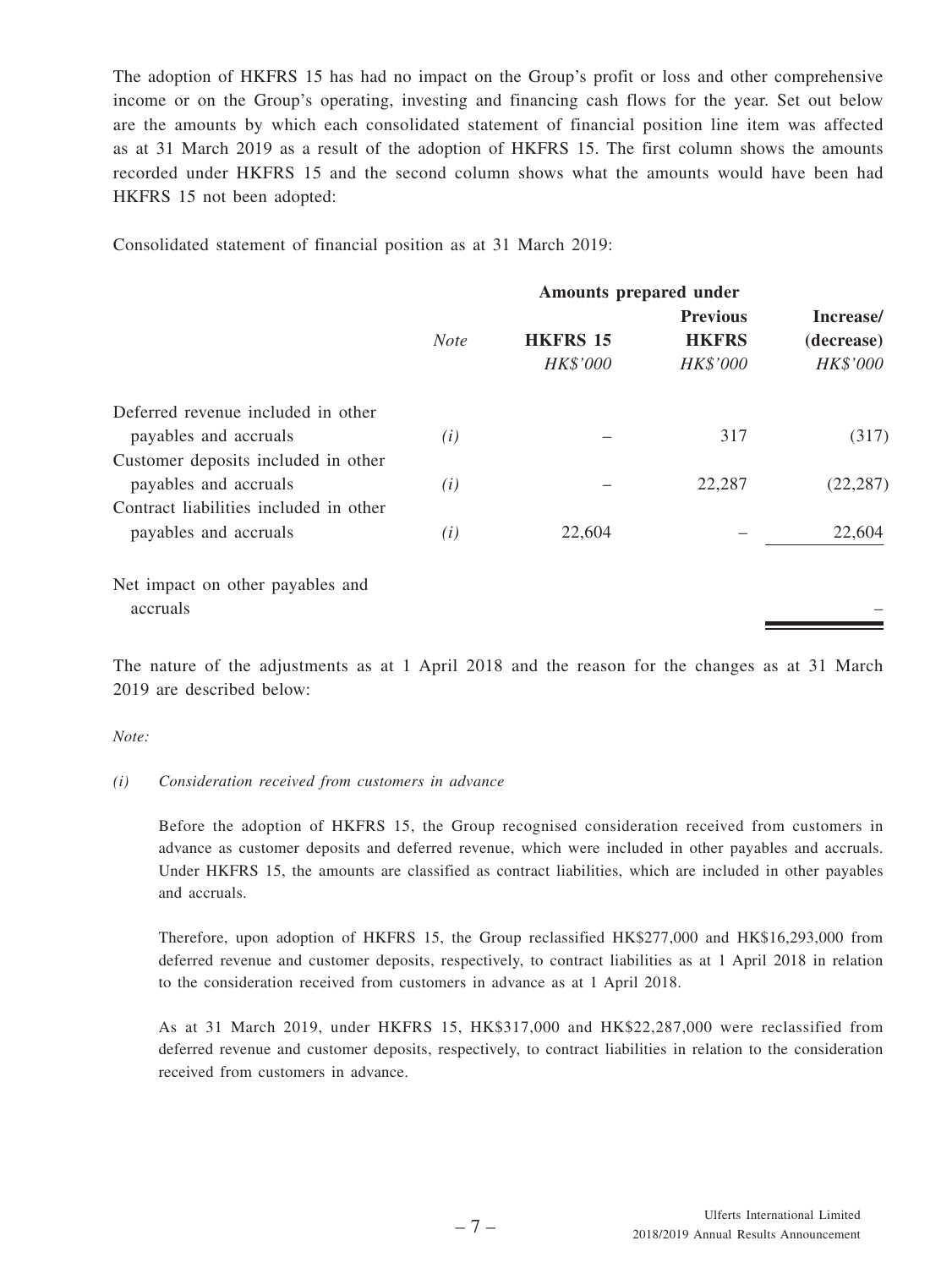#### **3. OPERATING SEGMENT INFORMATION**

The Group principally focuses on the retail and wholesale of imported furniture, and special projects. Information reported to the Group's chief operating decision maker, for the purpose of resources allocation and performance assessment, focuses on the operating results of the Group as a whole as the Group's resources are integrated and no discrete operating segment information is available. Accordingly, no operating segment information is presented.

#### Geographical information

(a) Revenue from external customers

Substantially all of the Group's revenues from external customers during the years ended 31 March 2019 and 2018 were attributed to Hong Kong based on the location of the customers or the location of certain key processes/resources from which the Group derived the revenues.

#### (b) Non-current assets

All of the Group's non-current assets as at the end of the reporting period were located in Hong Kong based on the location of the assets.

#### Information about major customers

No revenues from transactions with a single external customer for the years ended 31 March 2019 and 2018 amounted to 10% or more of the total revenues of the Group.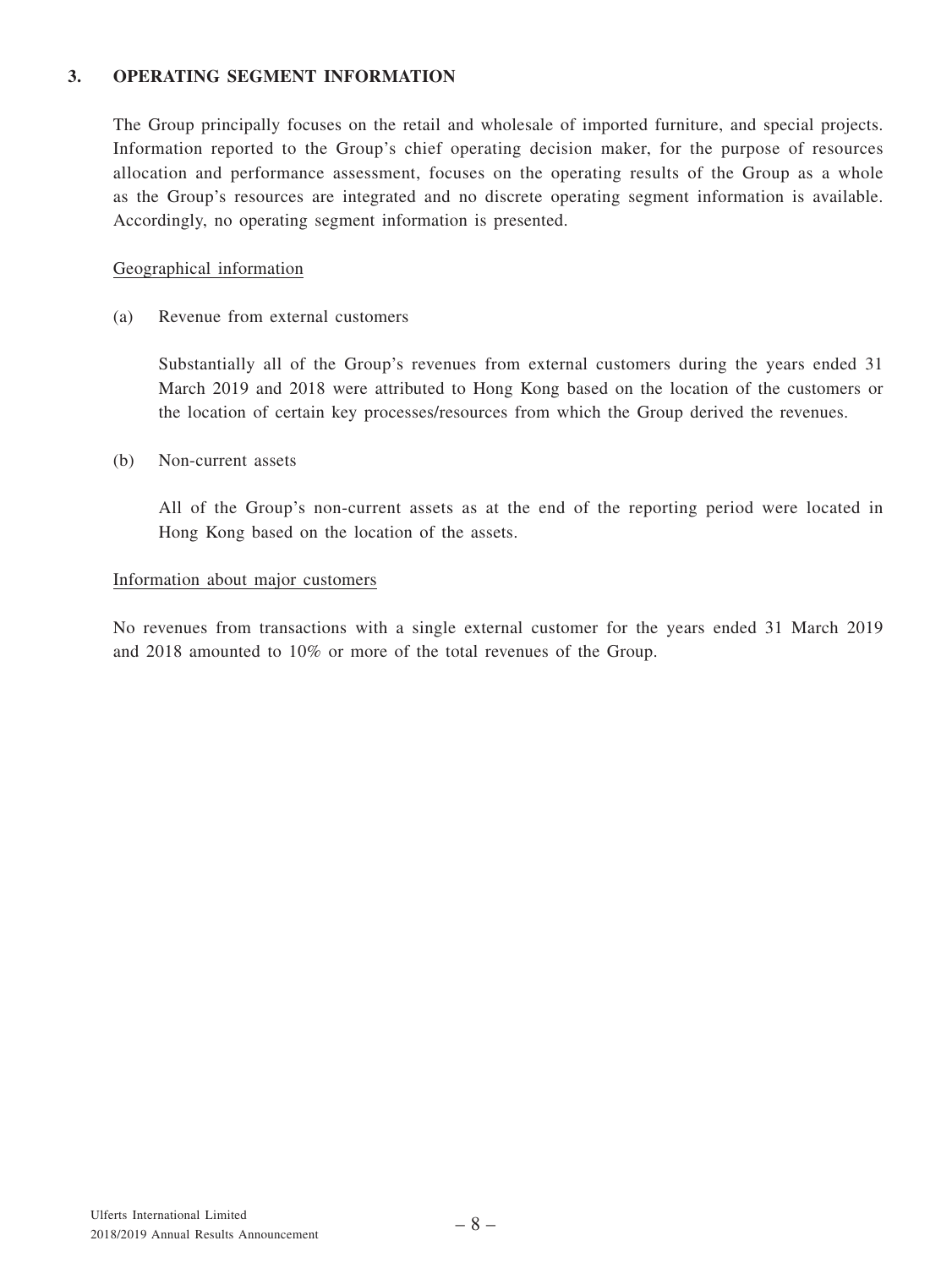## **4. REVENUE, OTHER INCOME AND GAINS**

An analysis of revenue from contracts with customers under HKFRS 15 (2018: revenue under previous HKFRS) is as follows:

|                                                                       | 2019<br><b>HK\$'000</b> | 2018<br>HK\$'000 |
|-----------------------------------------------------------------------|-------------------------|------------------|
|                                                                       | <i>(under)</i>          | (under previous  |
|                                                                       | <b>HKFRS 15)</b>        | HKFRS)           |
| Retail of furniture                                                   | 226,795                 | 239,298          |
| Wholesale of furniture                                                | 11,777                  | 12,212           |
| Special projects - project sales and consultancy service arrangements | 4,387                   | 7,043            |
|                                                                       | 242,959                 | 258,553          |
| Revenue from contracts with customers                                 |                         |                  |
| Disaggregated revenue information<br>(i)                              |                         |                  |
| For the year ended 31 March 2019                                      |                         |                  |
|                                                                       |                         | HK\$'000         |
| Type of goods or services                                             |                         |                  |
| Sale of goods                                                         |                         | 242,879          |
| Consultancy service arrangements                                      |                         | 80               |
| Total revenue from contracts with customers                           |                         | 242,959          |
|                                                                       |                         | HK\$'000         |
| Timing of revenue recognition                                         |                         |                  |
| At a point in time                                                    |                         | 242,879          |
| Services transferred over time                                        |                         | 80               |
| Total revenue from contracts with customers                           |                         | 242,959          |

The amount of revenue recognised in the current reporting period that was included in the contract liabilities at the beginning of the reporting period amounted to HK\$16,195,000.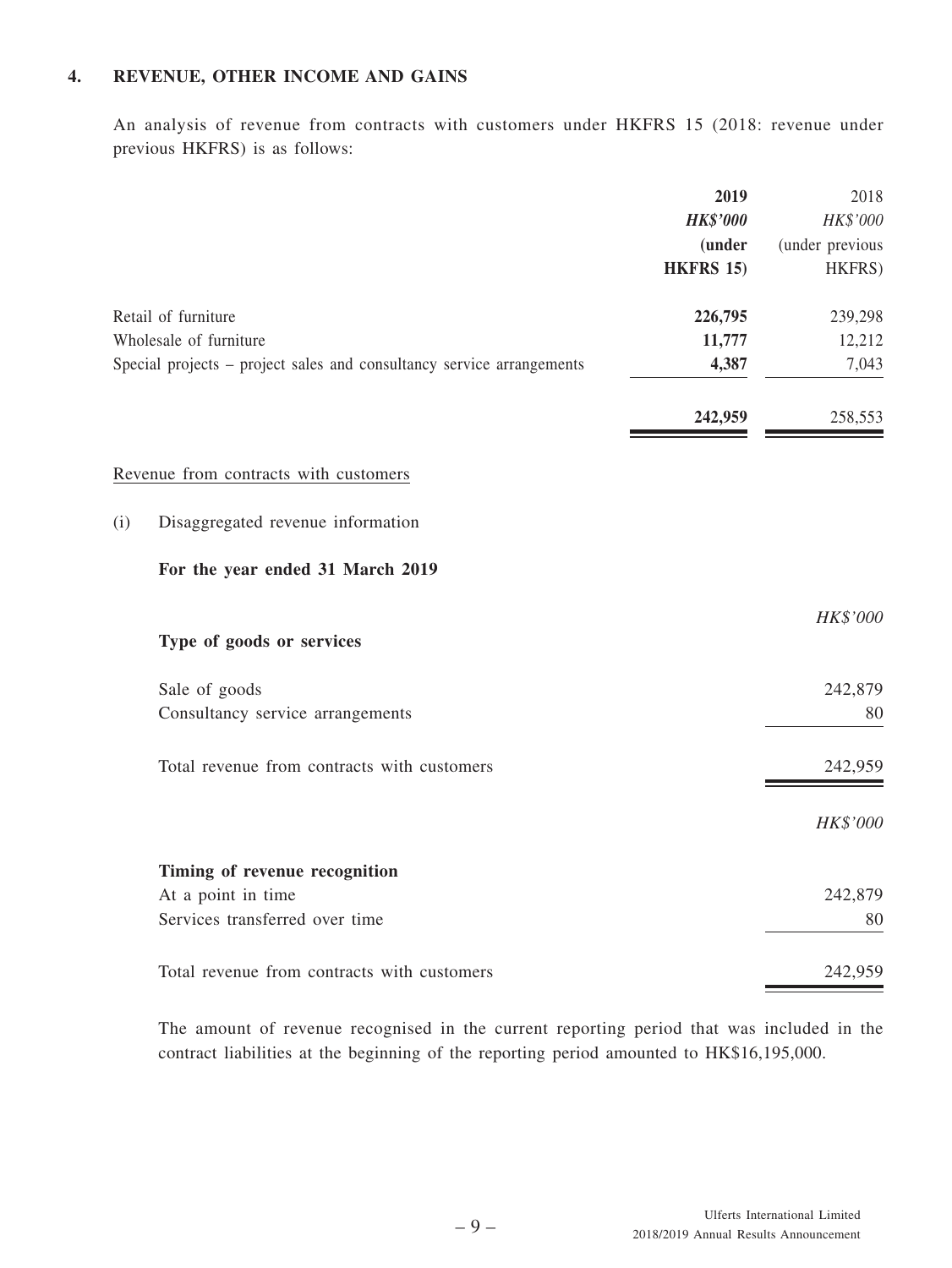#### (ii) Performance obligations

Information about the Group's performance obligations is summarised below:

#### *Sale of goods*

The performance obligation is generally satisfied upon delivery of goods. For retail sale of furniture, payment in advance and/or upon delivery by customers are normally required. For wholesale of furniture, payment is generally due within 30 to 60 days from the date of billing. For project sales, payment is generally due based on terms agreed by relevant parties as set out in respective agreements.

#### *Consultancy service arrangements*

The performance obligation is generally satisfied over time as services are rendered and payment is generally due based on terms agreed by the relevant parties as set out in respective agreements.

An analysis of other income and gains is as follows:

|                                                          | 2019            | 2018     |
|----------------------------------------------------------|-----------------|----------|
|                                                          | <b>HK\$'000</b> | HK\$'000 |
| Other service income                                     | 1,080           | 707      |
| Rental income                                            | 1,181           |          |
| Provision for reinstatement costs-reversal of unutilised |                 |          |
| provisions/decrease in estimated provisions              | 215             |          |
| Bank interest income                                     | 782             | 240      |
| <b>Others</b>                                            | 317             | 488      |
|                                                          | 3,575           | 1,435    |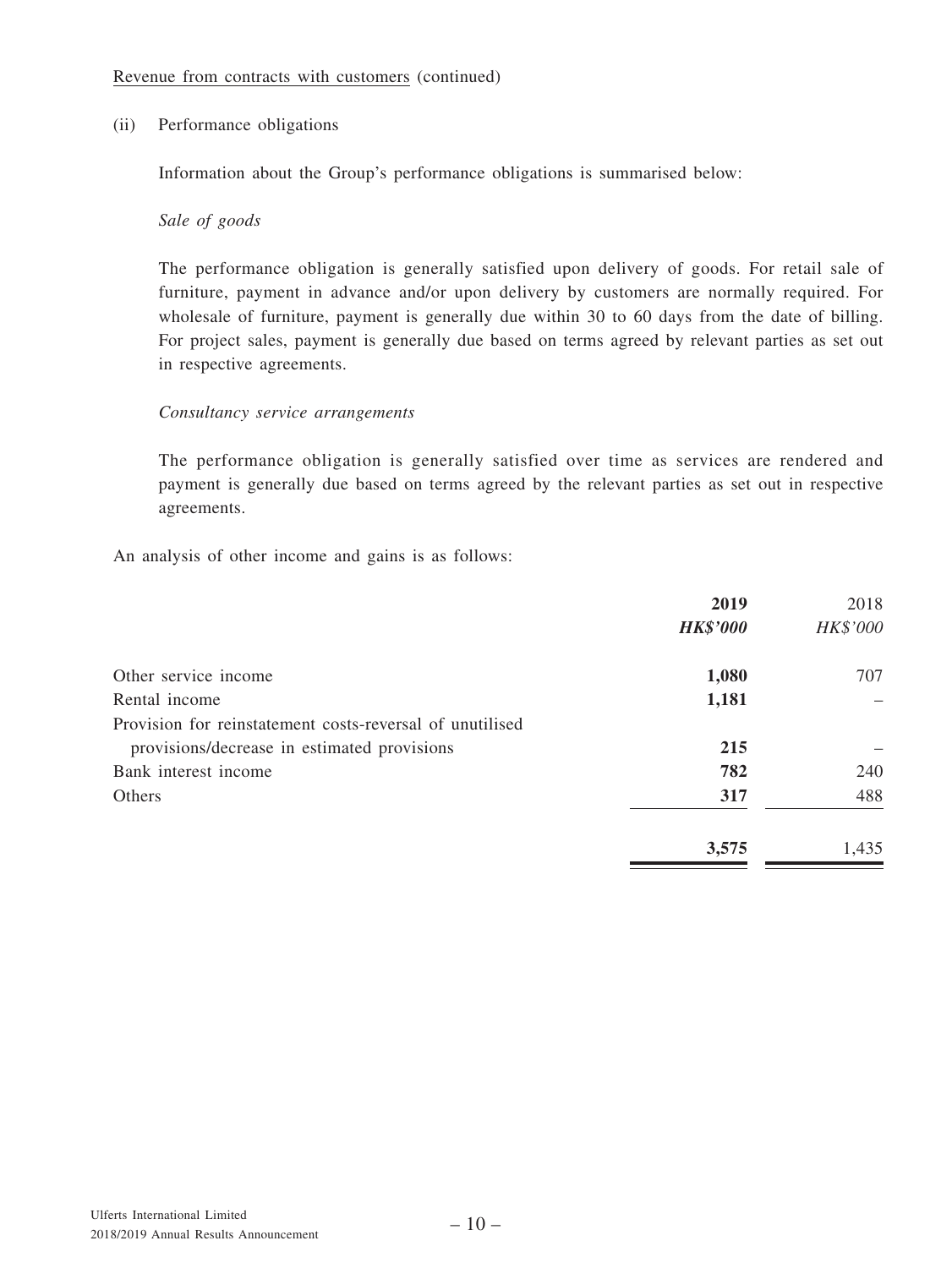## **5. PROFIT/(LOSS) BEFORE TAX**

The Group's profit/(loss) before tax is arrived at after charging/(crediting):

|                                                               | 2019            | 2018     |
|---------------------------------------------------------------|-----------------|----------|
|                                                               | <b>HK\$'000</b> | HK\$'000 |
| Cost of inventories sold and services provided                | 89,985          | 94,706   |
| Net write-down/(reversal of write-down) of inventories to net |                 |          |
| realisable value                                              | 710             | (75)     |
| Total amount recognised as cost of sales                      | 90,695          | 94,631   |
| Depreciation                                                  | 10,358          | 8,501    |
| Loss on disposal/write-off of items of property, plant        |                 |          |
| and equipment*                                                | 3               | 419      |
| Reversal of impairment of an other receivable*                |                 | (63)     |
| Minimum lease payments under operating leases                 | 60,100          | 49,829   |
| Contingent rents under operating leases                       | 560             | 1,322    |
|                                                               | 60,660          | 51,151   |

\* Included in "General and administrative expenses" in the consolidated statement of profit or loss and other comprehensive income.

## **6. INCOME TAX**

Hong Kong profits tax has been provided at the rate of 16.5% (2018: 16.5%) on the estimated assessable profits arising in Hong Kong during the Year.

|                                        | 2019            | 2018     |
|----------------------------------------|-----------------|----------|
|                                        | <b>HK\$'000</b> | HK\$'000 |
| Current – Hong Kong                    |                 |          |
| Charge for the year                    | 227             | 4,661    |
| Overprovision in prior years           | (83)            | (125)    |
| Deferred                               | (787)           | (467)    |
| Total tax charge/(credit) for the year | (643)           | 4,069    |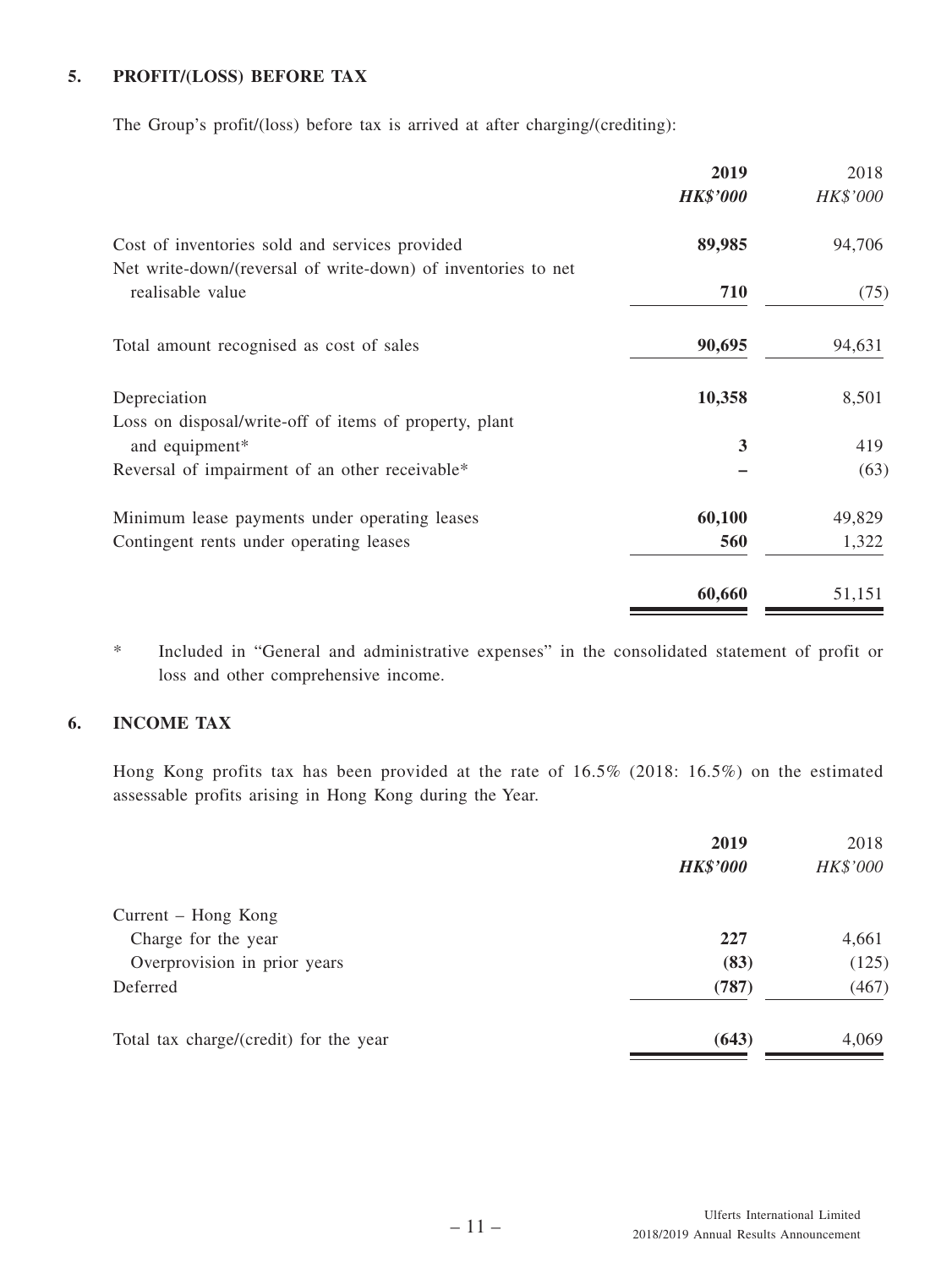## **7. DIVIDEND**

|                                                     | 2019<br><b>HK\$'000</b> | 2018<br>HK\$'000 |
|-----------------------------------------------------|-------------------------|------------------|
| Interim – Nil $(2018: HK $0.12$ per ordinary share) |                         | 72,000           |

The Board does not recommend the payment of any final dividend for the Year (2018: Nil).

## **8. EARNINGS/(LOSS) PER SHARE ATTRIBUTABLE TO ORDINARY EQUITY HOLDERS OF THE PARENT**

The calculation of the basic loss per share amount for the Year is based on the loss for the Year attributable to ordinary equity holders of the parent of HK\$3,978,000 and the weighted average number of ordinary shares of 800,000,000 in issue during the Year.

The calculation of the basic earnings per share amount for the prior year is based on the profit for the prior year attributable to ordinary equity holders of the parent of HK\$8,477,000 and the weighted average number of ordinary shares of 633,972,603 in issue during the prior year. In determining the weighted average number of ordinary shares in issue during the prior year, the share subdivision of the Company during the prior year was deemed to have been completed on 1 April 2016.

The Group had no potentially dilutive ordinary shares in issue during the years ended 31 March 2019 and 2018.

The calculations of basic and diluted earnings/(loss) per share are based on:

|                                                                | 2019                    | 2018         |
|----------------------------------------------------------------|-------------------------|--------------|
|                                                                | <b>HK\$'000</b>         | HK\$'000     |
| Earnings/(Loss)                                                |                         |              |
| Profit/(loss) attributable to ordinary equity holders of the   |                         |              |
| parent used in the basic and diluted earnings/(loss) per share |                         |              |
| calculations                                                   | (3,978)                 | 8,477        |
|                                                                | <b>Number of shares</b> |              |
|                                                                | 2019                    | 2018         |
| <b>Shares</b>                                                  |                         |              |
| Weighted average number of ordinary shares in issue during the |                         |              |
| year used in the basic and diluted earnings/(loss) per share   |                         |              |
| calculations                                                   | 800,000,000             | 633,972,603* |

\* As adjusted retrospectively to reflect the share subdivision of the Company during the prior year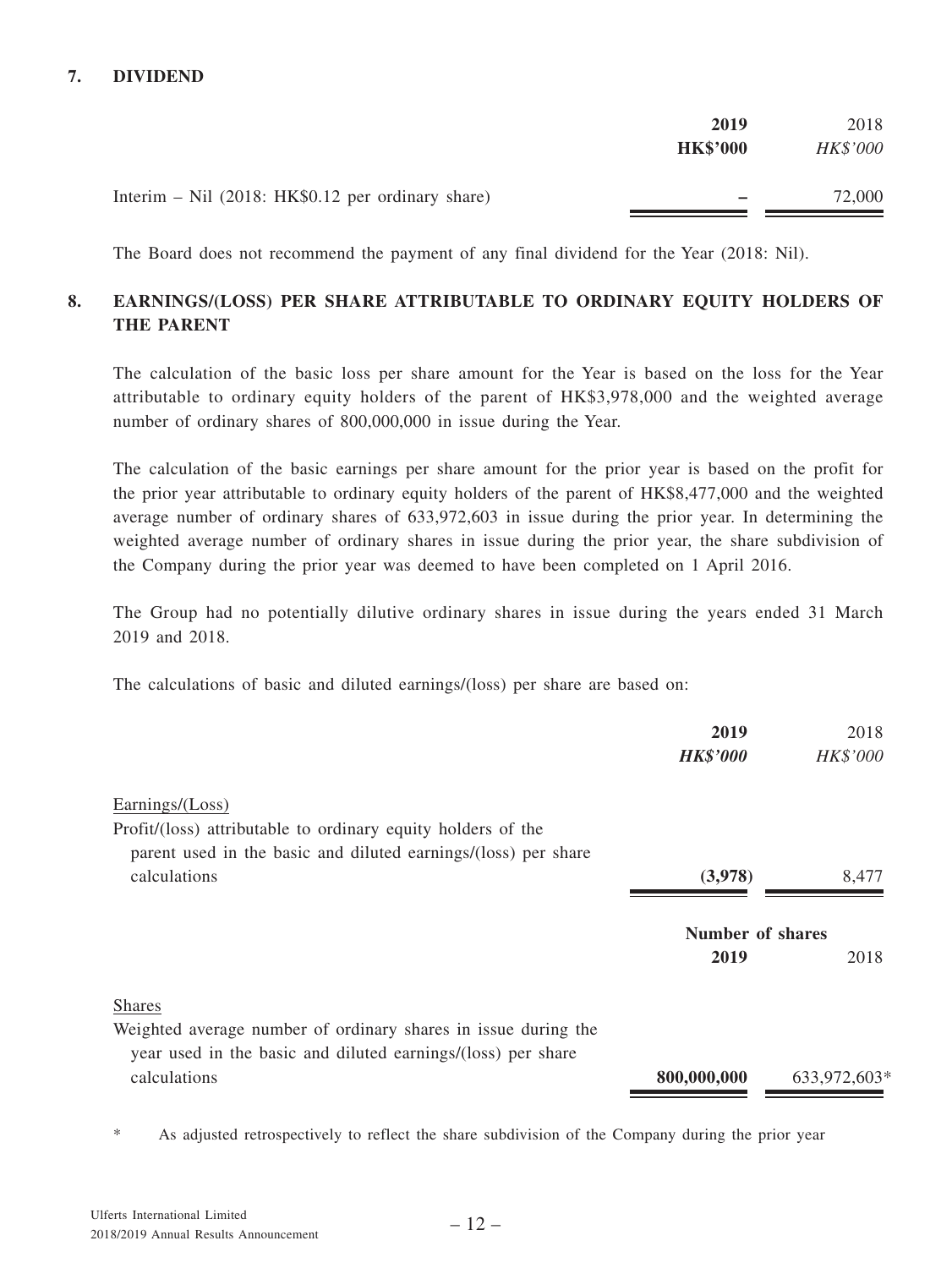#### **9. TRADE RECEIVABLES**

|                   | 2019<br><b>HK\$'000</b> | 2018<br>HK\$'000 |
|-------------------|-------------------------|------------------|
| Trade receivables | 9,404                   | 6,263            |

The Group's retail sales are usually paid in cash or by major credit/debit cards, with the settlement from the corresponding banks or other financial institutions normally within 7 to 30 days. The Group's trading terms with its wholesale, project and consultancy services customers are mainly on credit, except for new customers, where payment in advance and/or upon delivery is normally required. The credit period for these customers is generally one to two months, extending up to six months for major project and consultancy service customers, or based on terms agreed by the relevant parties as set out in respective agreements. The Group seeks to maintain strict control over its outstanding receivables and overdue balances are reviewed by senior management. The Group does not hold any collateral or other credit enhancements over its trade receivable balances. Trade receivables are non-interest-bearing.

An ageing analysis of the trade receivables of the Group as at the end of the reporting period, based on the invoice date, is as follows:

|                | 2019            | 2018     |
|----------------|-----------------|----------|
|                | <b>HK\$'000</b> | HK\$'000 |
| Within 1 month | 8,266           | 3,713    |
| 1 to 3 months  | 974             | 2,409    |
| Over 3 months  | 164             | 141      |
|                | 9,404           | 6,263    |

#### **10. TRADE AND BILLS PAYABLES**

An ageing analysis of the trade and bills payables as at the end of the reporting period, based on the invoice date, is as follows:

|                | 2019<br><b>HK\$'000</b> | 2018<br>HK\$'000 |
|----------------|-------------------------|------------------|
|                |                         |                  |
| Within 1 month | 6,699                   | 6,891            |
| 1 to 3 months  | 204                     | 70               |
| Over 3 months  | 387                     | 115              |
|                | 7,290                   | 7,076            |

The trade and bills payables are non-interest-bearing and are normally settled on 60-day to 120-day terms.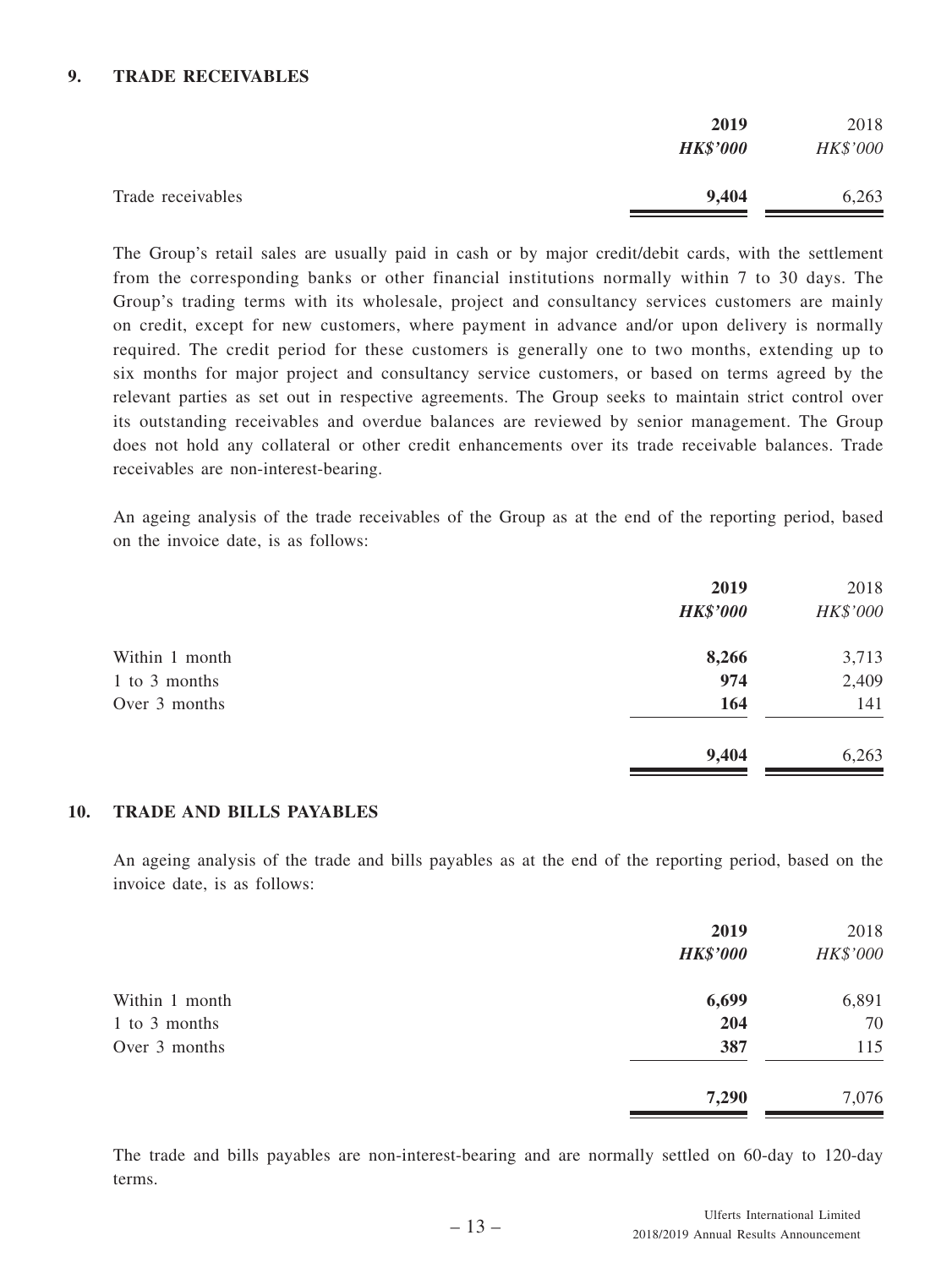## **MANAGEMENT DISCUSSION AND ANALYSIS**

The Group is a leading retailer of high quality home furniture mainly imported from Europe. The Company's shares have been listed on the Main Board of the Stock Exchange (the "IPO") since January 2018.

The Group has been established for over 40 years, and takes pride in providing superior quality stylish furniture in Hong Kong. As at 31 March 2019, the Group operated 20 points-of-sale ("POS") in Hong Kong, including 18 stores under several retail lines – "*Ulferts Signature*", "*Ulferts*", "*at • home*" and "*Dormire*", and 2 department store counters. "*Ulferts*" is dedicated to transforming living spaces into ideal homes, and offers a wide variety of contemporary style furniture products targeting middle to high income groups. "*at • home*", a recently introduced retail line, offers quality compact furniture to suit small living spaces for modern families. "*Dormire*", on the other hand, offers mattresses, pillows, sofabeds, sofas and other ancillary items under the Group's self-owned brand "*Ulfenbo*", targeting the mass market. "*Ulfenbo*" products are also distributed through other retail networks such as roadshows, and wholesaling to over 200 dealers. Additionally, several online shopping platforms maximise market coverage.

## **MARKET REVIEW**

During the Year, the Group has experienced several market challenges. Local consumption market sentiment has been weakening as a result of stock market volatility following the outbreak of the Sino-US trade war. The growth of residential property prices has even been softening due to the rising interest rate as well as the less optimistic outlook for the Chinese economy arising from trade tensions. The downturns in both stock and property markets affected the formerly positive market sentiment, which led to a decrease in consumer spending. Meanwhile, the stagnant residential property market has also affected the overall demand for home furniture.

Recently, the already competitive home furniture market has become more sophisticated, with greater awareness of product quality. With the organic formation of young couples and establishment of young-and-single households, consumer preferences have changed more rapidly. As an expression of personal taste and considering more aesthetic elements in consumer lifestyles, market demand shifted towards high quality, more compact furniture with modern, chic styles.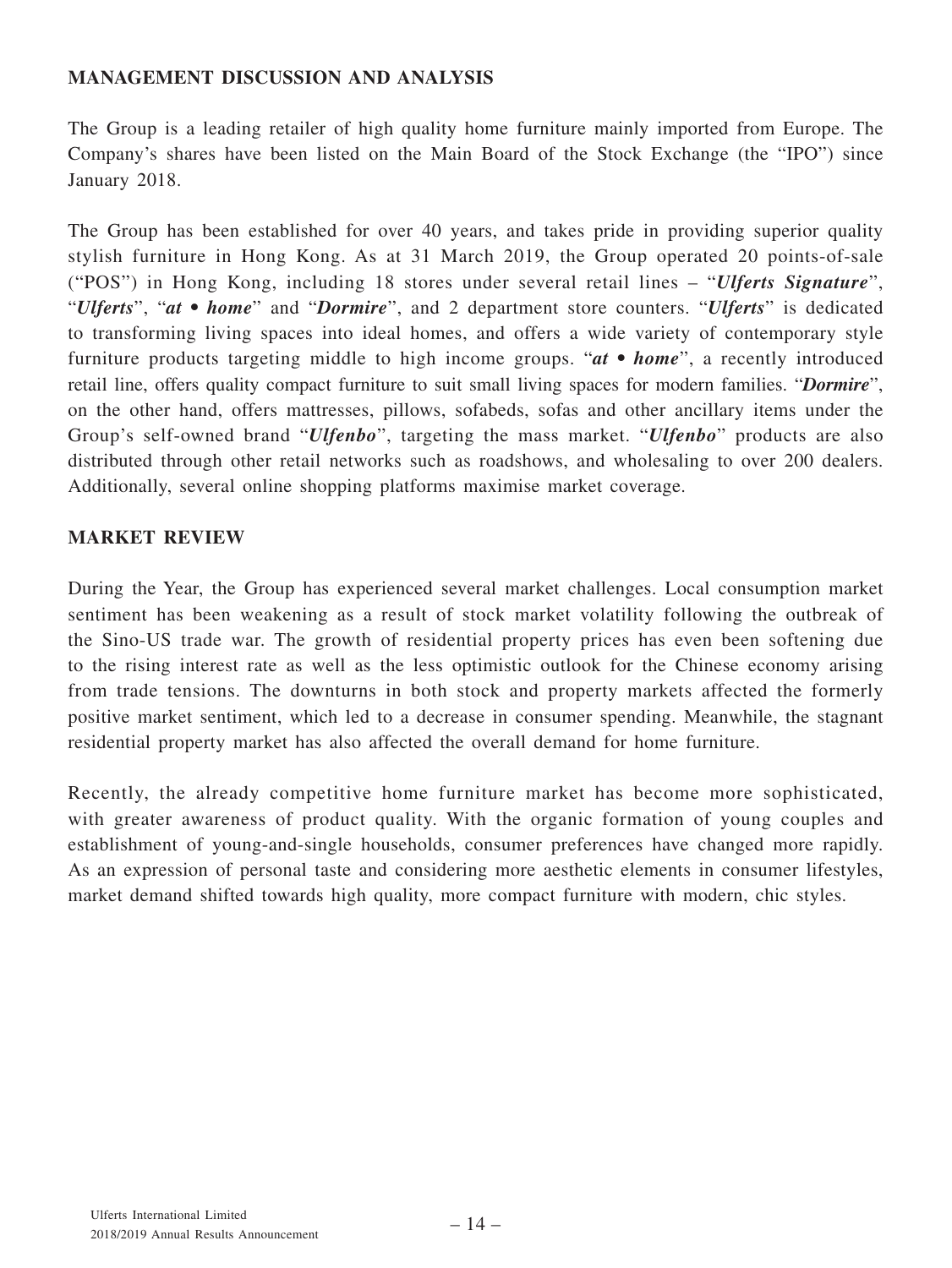## **FINANCIAL REVIEW**

## **Overall Review**

Due to weakening consumption market sentiment, the Group's total revenue inevitably decreased to HK\$243.0 million (2018: HK\$258.6 million) during the Year. Revenue of the retail segment amounted to HK\$226.8 (2018: HK\$239.3 million) and remained a key revenue contributor, accounting for 93.3% (2018: 92.6%) of the Group's revenue. Gross profit decreased to HK\$152.3 million (2018: HK\$163.9 million). Gross profit margin was 62.7% (2018: 63.4%).

The earnings before interest expense, tax, depreciation and amortisation ("BITDA") was HK\$6.0 million (2018: HK\$21.3 million) during the Year, while loss BITDA of HK\$0.8 million was recorded in the first half of the Year. This indicated a turnaround at the operating level in the second half of the Year. The net loss for the Year was narrower at HK\$4.0 million (2018: net profit of HK\$8.5 million), compared to the net loss amounting to HK\$7.2 million for the first half of the Year. This net loss was primarily due to the decline in revenue, and an increase in the rental costs and operating expenses for the new stores during the Year.

## **Capital Structure, Liquidity and Financial Resources**

There was no change in the capital structure during the Year. Cash and cash equivalents of the Group as at 31 March 2019 amounted to HK\$59.5 million (31 March 2018: HK\$83.4 million), which were mainly denominated in Hong Kong dollars. As at 31 March 2019, the bank borrowings of the Group decreased significantly to HK\$4.0 million (31 March 2018: HK\$19.8 million), and hence its gearing ratio (calculated on the basis of the total borrowings over total equity) reduced to 3.6% (31 March 2018: 17.1%). The Group has available un-utilised banking facilities of approximately HK\$79.3 million. The strong liquidity position and considerable unutilised banking facilities enable the Group to retain high flexibility for future development.

As at 31 March 2019, the Group's current assets and current liabilities were approximately HK\$126.2 million (31 March 2018: HK\$146.0 million) and HK\$56.0 million (31 March 2018: HK\$56.7 million), respectively. Current ratio and quick ratio of the Group were 2.3 (31 March 2018: 2.6) and 1.4 (31 March 2018: 1.8), respectively.

In view of the Group's financial position as at 31 March 2019, the Board considered that the Group had sufficient working capital for its operations and future development plans.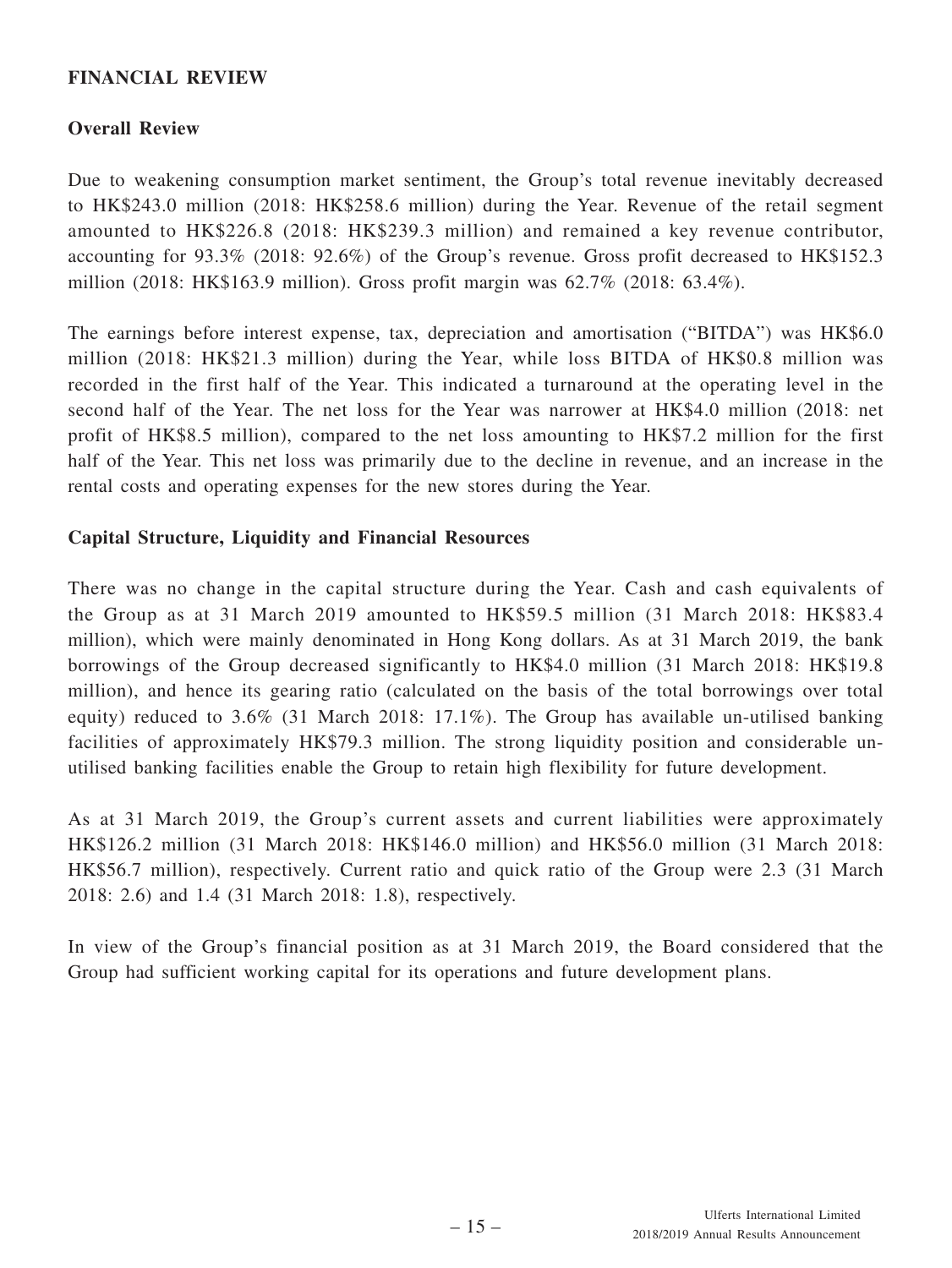## **Use of Proceeds**

During the IPO in January 2018, the net proceeds from the listing were approximately HK\$92.6 million. An analysis of the utilisation of the net proceeds up to 31 March 2019 is set out below:

|                                                                 | <b>Allocation</b><br>of use of net<br>proceeds<br>$(HK\$ million) | Actual use of<br>net proceeds<br>up to<br>31 March<br>2019<br>$(HK\$ million) |
|-----------------------------------------------------------------|-------------------------------------------------------------------|-------------------------------------------------------------------------------|
| Capital expenditure, rental deposits and overhead expenses for  |                                                                   |                                                                               |
| opening of " $at \bullet home$ " retail stores                  | 34.2                                                              | 20.8                                                                          |
| Strengthening the Group's product portfolio                     | 24.2                                                              | 13.7                                                                          |
| Enhancing " <i>Ulfenbo</i> " sales channels and brand awareness | 10.3                                                              | 3.2                                                                           |
| Capital expenditure and rental deposits for opening             |                                                                   |                                                                               |
| one more " <i>Ulferts</i> " retail store                        | 9.1                                                               | 8.5                                                                           |
| Upgrading information technology                                | 5.7                                                               |                                                                               |
| General working capital                                         | 9.1                                                               | 9.1                                                                           |
| <b>Total</b>                                                    | 92.6                                                              | 55.3                                                                          |

## **BUSINESS REVIEW**

#### **Retail Business**

## *• Effective Market Segmentation*

With a clear understanding of market segmentation, the Group defines and identifies target consumer profiles in order to develop product and marketing strategies to reach out to their specific preferences.

"*Ulferts*", as the Group's core retail label, is dedicated to providing high quality, stylish and luxury furniture, enabling its customers to create their ideal homes. To offer a wide variety of contemporary style furniture products targeting middle to high income groups, the Group operates "*Ulferts*" showrooms across Hong Kong. During the Year, "*Ulferts Signature*", a premium line of "*Ulferts*", was successfully launched to the market, offering high-end branded furniture products and luxury European tailor-made furniture. It targets up-market customers seeking a superior lifestyle.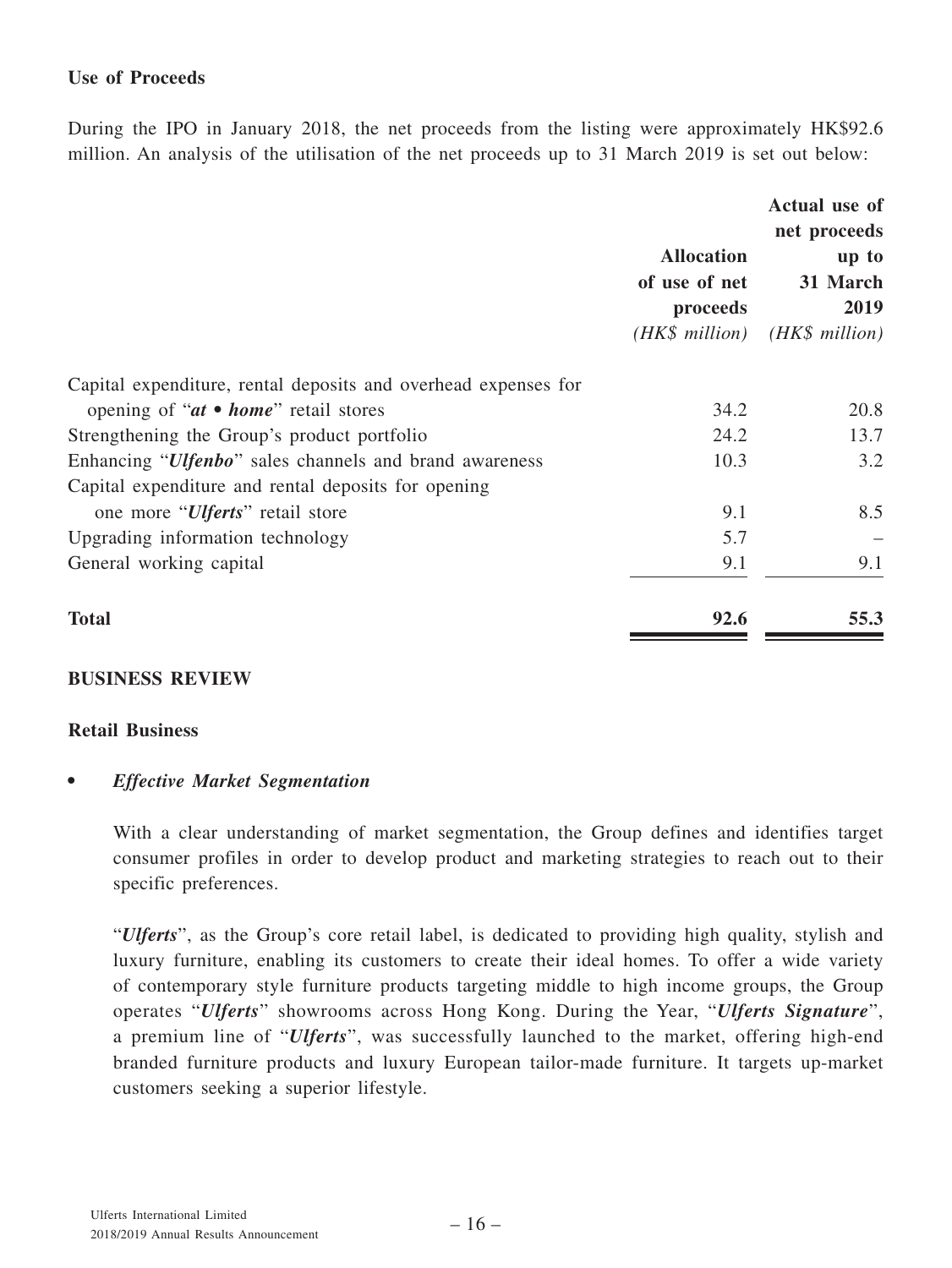During the Year, the Group launched a new retail line, "*at • home*", offering quality, practical and compact furniture. The new line targets the mid-range segment, and is geared towards the needs of young couples and small families in Hong Kong.

"*Ulfenbo*" products focus on mass market consumers who demand quality and affordable mattresses, pillows and other ancillary items to enhance their sleep experience. To facilitate the retailing of "*Ulfenbo*" products, the Group operates "*Dormire*" specialty stores which are typically small-scale, and are designed with a casual and relaxing environment, to highlight smart living style.

## *• Diverse Product Portfolio*

The Group offers a wide variety of furniture products – ranging from leather sofas, cabinets, dining tables and chairs, through wardrobes, coffee tables and sideboards, to beds, which are imported from European and Asian countries. The Group currently carries more than 50 furniture brands in "*Ulferts Signature*" and "*Ulferts*" showrooms, as well as "*at • home*" stores, including international brands such as Himolla, Gamma, Nicolettihome, Kristalia and Domicil, with which the Group has built long-standing relationship. "*at • home*" particularly offers various compact furniture products with special features and functions to suit the small living spaces in Hong Kong, as well as chic Danish home accessories.

The Group also offers mattresses, pillows, sofas, sofabeds, adjustable beds, as well as other ancillary items such as mattress protectors and mattress toppers under its self-owned label "*Ulfenbo*". The Group provides different models of mattresses, in various sizes with varying supports, to meet diverse customer needs.

## *• Comprehensive Retail Sales Channel*

As at 31 March 2019, the Group had 20 POS (31 March 2018: 16) in Hong Kong. The number of outlets in each retail line is as follows:

| <b>Retail Line</b>                      | <b>Number of POS</b> |
|-----------------------------------------|----------------------|
| "Ulferts Signature"                     | 1                    |
| "Ulferts"                               | 6                    |
| " $at \bullet home"$                    | 3                    |
| "Dormire" and department store counters | 10                   |
| <b>Total</b>                            | 20                   |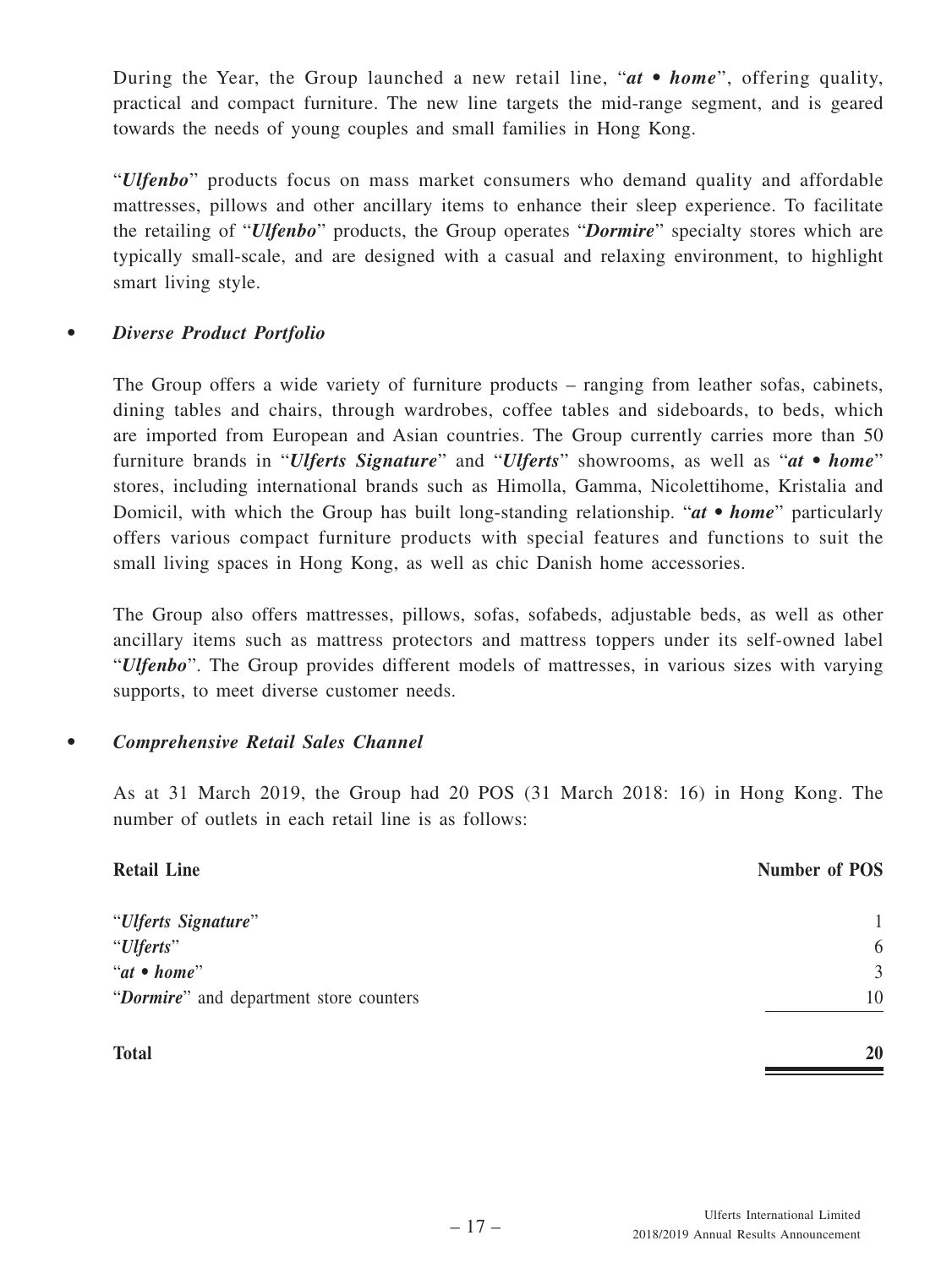"*Ulferts*" showrooms are strategically located in either upscale residential areas or major shopping areas, targeting middle to high income groups. With its solid presence in these mature locations with resilient foot traffic, the Group enjoys substantial visitations and a high brand reputation. During the Year, "*Ulferts Signature*", a 3-storey store with gross floor area of approximately 21,700 square feet, was newly opened in Hung Hom. It is the Group's largest flagship store, and features more luxurious lines of furniture and masterpieces with sophisticated finishing and excellent craftsmanship. Some premium brands including Cornelio Cappellini and Crystal Stone are available at "*Ulferts Signature*".

During the Year, a new retail line – "*at • home*" – was established, and its first three stores were strategically opened in Discovery Park in Tsuen Wan, HomeSquare in Shatin and Lee Garden Three in Causeway Bay, and have been well-received by local residents and shoppers. During the Year, two "*Dormire*" specialty stores were opened, one in Wong Tai Sin and another in Ho Man Tin, to further strengthen its market presence.

## *• Excellent Customers Shopping Experience*

"*Ulferts Signature*" and "*Ulferts*" showrooms are spacious, with a stylish and cozy environment, enabling the Group to display a wide spectrum of products for customers to touch and feel the actual furniture, its colour tones and the texture, to maximise customers' shopping experience. The ambience, setting and placement of furniture within the distinctive display zones have all been tailor-designed by a dedicated visual merchandising team to impart harmonious, home-like comfort. The salesforce is well-trained and offers customers advice on their purchasing needs. In recognition of its service excellence, the Group was awarded one of the "Quarterly Service Leaders" in Furniture & Home Accessories Category, in the 2018 Mystery Shoppers Programme organised by the Hong Kong Retail Management Association ("HKRMA"). In addition, a staff of the Group earned "Excellent Service Star" in the 2018 Service & Courtesy Award of the HKRMA.

## *• Diversified Marketing Strategies*

The Group believes that brand recognition is crucial for driving long-term growth and success. To enhance brand awareness, the Group conducted a range of marketing and promotional campaigns spanning TV commercials, print advertisements, outdoor advertising, social media engagements on regular basis. It also launched promotional campaigns such as seasonal sale, annual sale and stock clearance sale, as well as joint promotions and reward programmes with banks and other renowned institutions such as Asia Miles.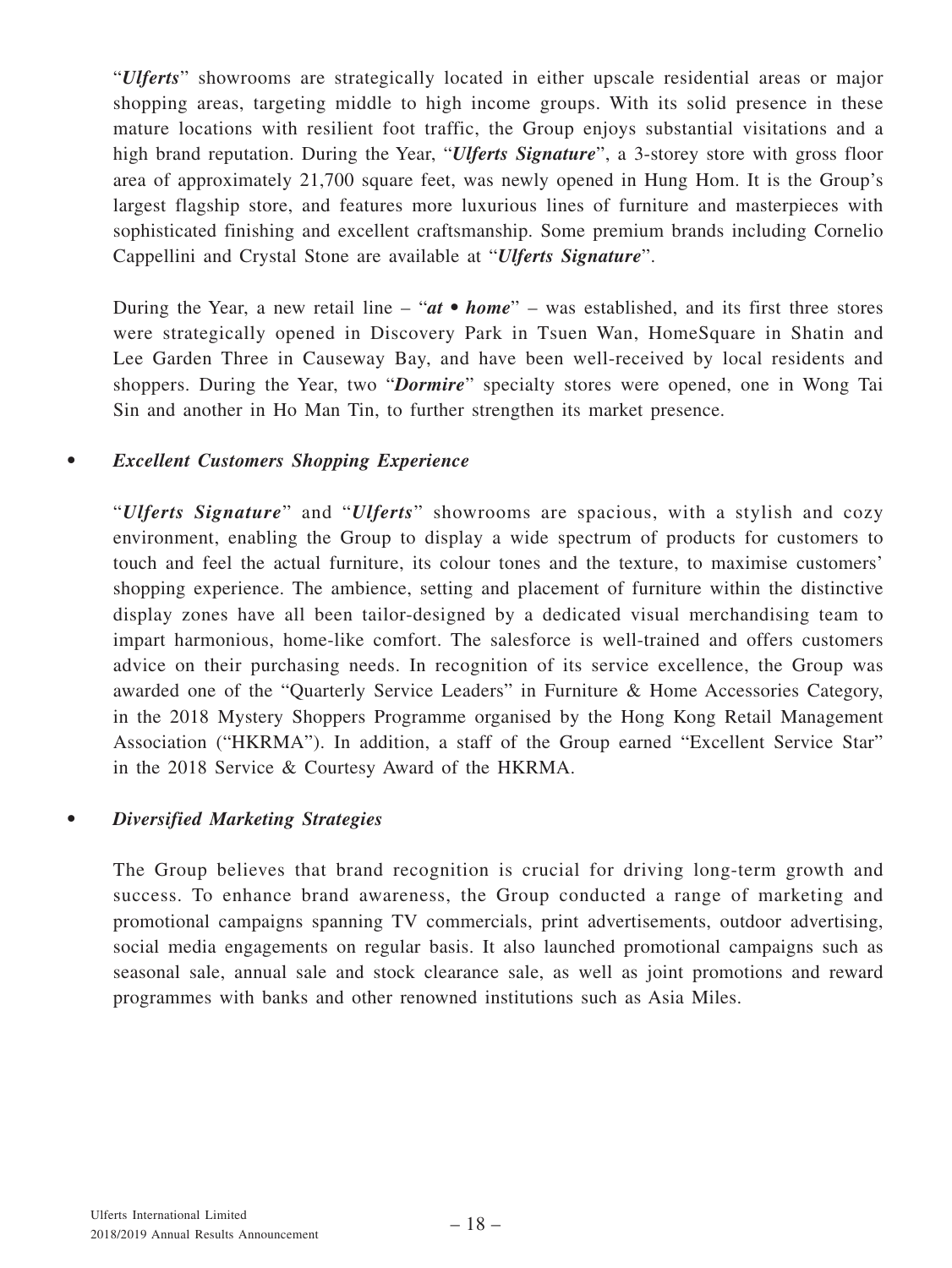## **Wholesale Business**

The Group also operates a wholesale business spanning mattresses, pillows, sofabeds and sofas under its self-owned label "*Ulfenbo*", through over 200 dealers in Hong Kong and Macau. Based on its long establishment and quality products, the "*Ulfenbo*" brand has been recognised by the "Hong Kong Top Brand Mark" for five consecutive years since 2014, under the Hong Kong Top Brand Scheme organised by the Chinese Manufacturers Association of Hong Kong and Hong Kong Brand Development Council.

## **Special Projects**

Complementing its retail and wholesale business, the Group has a special projects division, which undertakes furniture-related projects primarily for corporate customers such as offices, cinemas, hotels and tertiary institutions. The division provides services ranging from planning and design, through procuring custom-made furniture to final installation for corporate customers, as well as consultation and liaison services with furniture manufacturers.

## **PROSPECTS**

The Group considers the business environment will remain challenging in the near-term. The impact of trade tensions and local social issues on the economy and consumer sentiment is difficult to assess. On the other hand, with the continuous upward trend of GDP in China, the possible continuation of low interest rate environment and the resilient local property demand, the Group is cautiously optimistic regarding the long-term outlook. The Group remains committed to enhancing operational efficiencies through prudent control of inventories and expenses, as well as honing its competitive edge. Meanwhile, the Group continues seeking potential locations for expanding its retail network.

In response to the changing market trends, the Group will continue enhancing the market differentiation of its proprietary brands through introducing innovative products, and striving to develop various sales channels. A corner focusing on Italian tailor-made furniture has been established inside "*Ulferts Signature*", to seize the opportunities arising from demand for ultraluxury, custom-made furniture; more chic Danish furniture and home accessories are available in "*at • home*", to meet the demand for fusing design and function in small living spaces. The Group foresees that small apartments will be the focus of the coming supply of residential units. With customers' positive feedback towards "*at* • *home*", the Group plans to further develop its offline and online network. With such strategic directions, the Group can solidify its market presence by expanding in the high-range and mid-range sectors, and maintain sustainable growth in the long-term.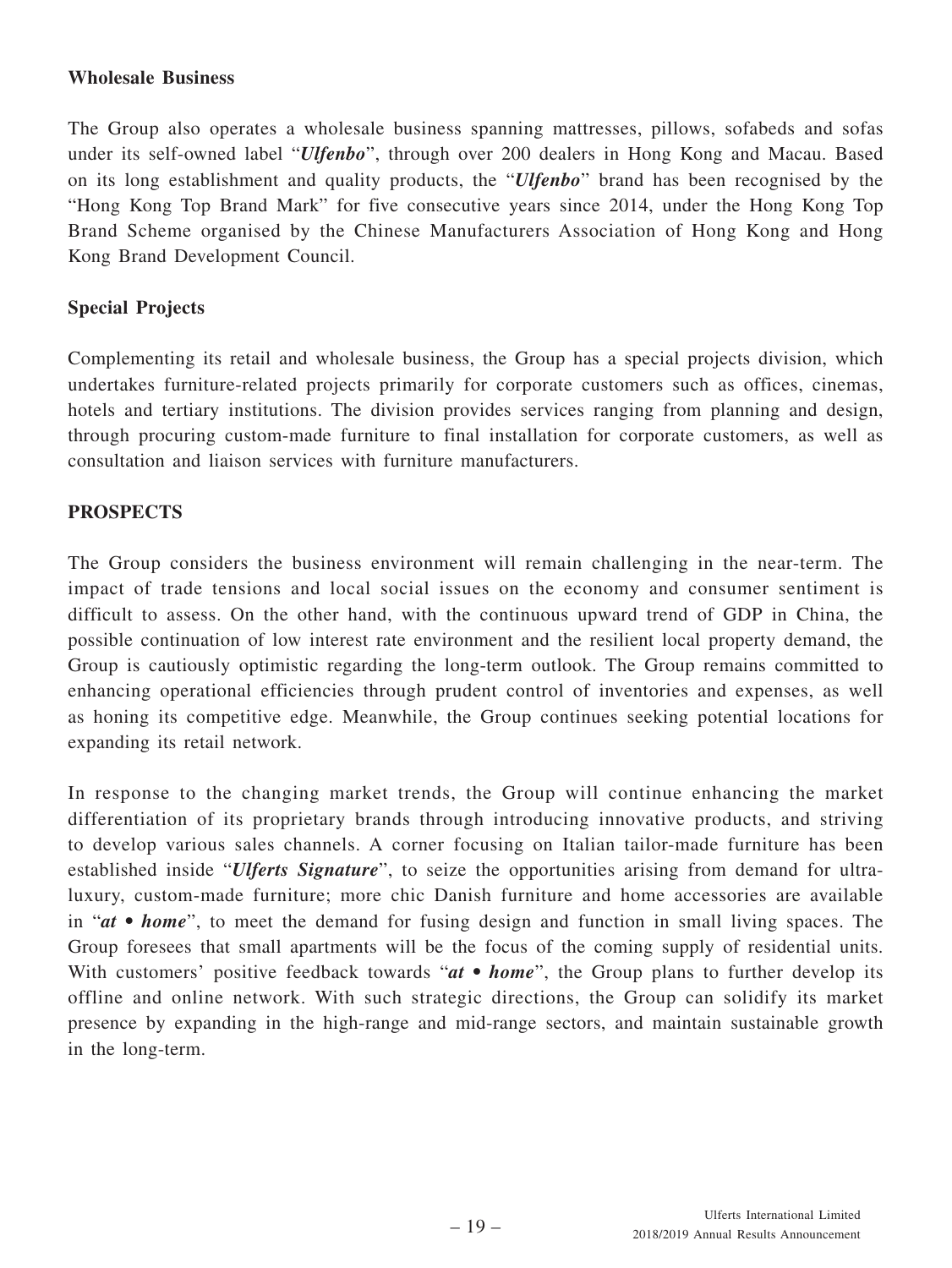## **EMPLOYEES AND REMUNERATION POLICY**

As at 31 March 2019, the Group's number of employees was 137 (2018: 133). Total staff costs including Directors' remuneration and the other staff costs for the Year were HK\$47.7 million (2018: HK\$44.3 million). Employees' remuneration was determined in accordance with individual's responsibility, competence and skills, experience and performance as well as market pay level. Staff benefits include medical and life insurance, provident funds and other competitive fringe benefits.

To provide incentives or rewards to the staff, the Company has adopted a share option scheme, particulars of which will be set out in the section headed "Share Options" of the annual report of the Company.

## **FINAL DIVIDEND**

The Board did not recommend the payment of a final dividend for the Year.

## **CLOSURE OF REGISTER OF MEMBERS**

#### **For ascertaining shareholders' right to attend and vote at AGM**

| Latest time to lodge transfers | 4:30 p.m. on 9 August 2019 (Friday) |
|--------------------------------|-------------------------------------|
| <b>AGM</b>                     | 15 August 2019 (Thursday)           |

In order to qualify for the right to attend and vote at the AGM, all relevant share certificates and properly completed transfer forms must be lodged with the Company's share registrar, Tricor Secretaries Limited, at Level 54, Hopewell Centre, 183 Queen's Road East, Hong Kong for registration before the above latest time.

## **SCOPE OF WORK OF MESSRS. ERNST & YOUNG**

The figures in respect of the Group's consolidated statement of financial position, consolidated statement of profit or loss and other comprehensive income and the related notes thereto for the Year as set out in the preliminary announcement have been agreed by the Group's auditors, Messrs. Ernst & Young, to the amounts set out in the Group's consolidated financial statements for the Year. The work performed by Messrs. Ernst & Young in this respect did not constitute an assurance engagement in accordance with Hong Kong Standards on Auditing, Hong Kong Standards on Review Engagements or Hong Kong Standards on Assurance Engagements issued by the Hong Kong Institute of Certified Public Accountants and consequently no assurance has been expressed by Messrs. Ernst & Young on the preliminary announcement.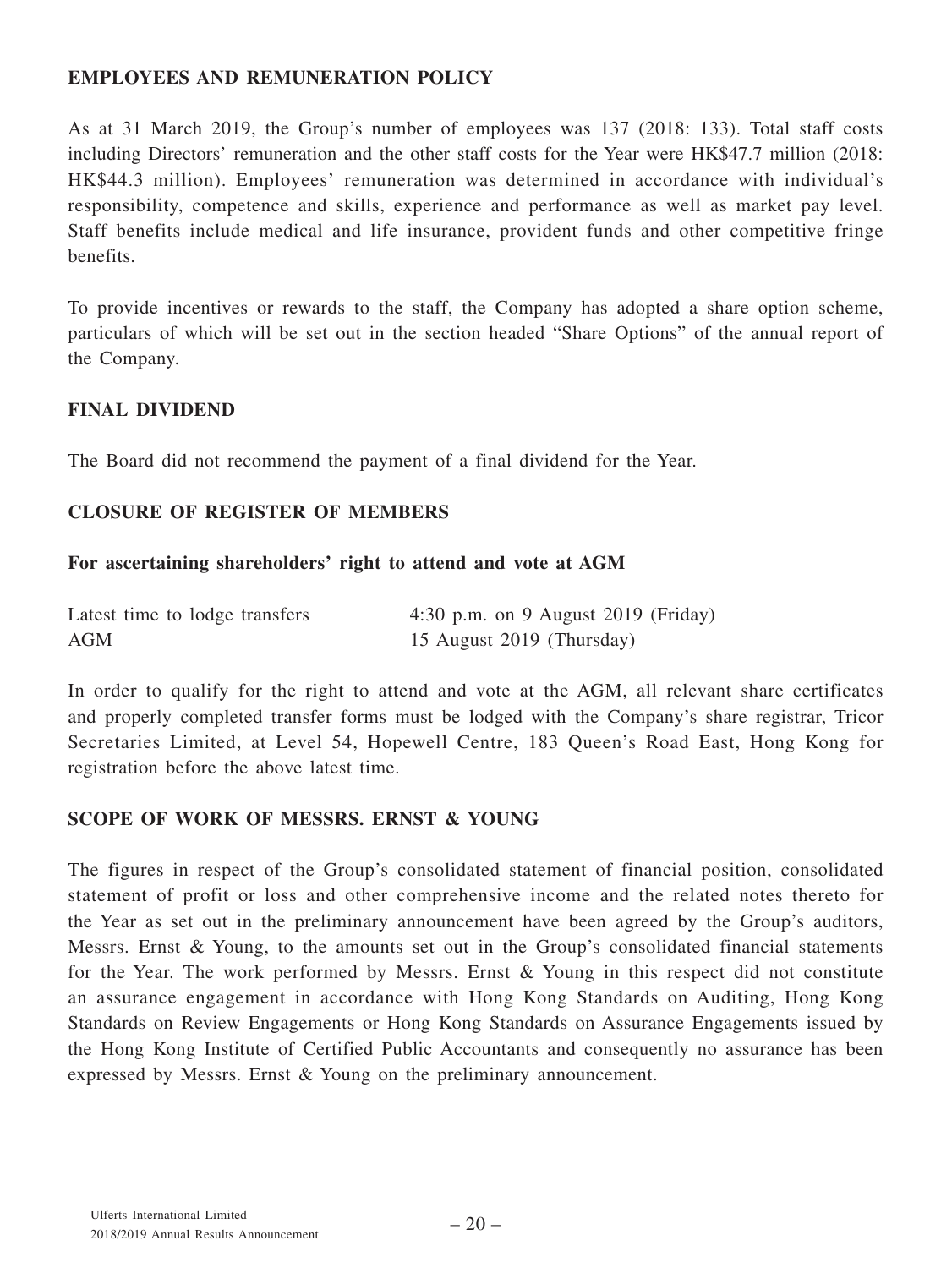## **REVIEW OF CONSOLIDATED FINANCIAL STATEMENTS FOR THE YEAR**

The Audit Committee of the Company, which comprises the three independent non-executive directors of the Company, had reviewed the consolidated financial statements for the Year in conjunction with the Group's auditors, Messrs. Ernst & Young. Based on this review and discussion with the management of the Company, the Audit Committee was satisfied that the consolidated financial statements were prepared in accordance with applicable accounting standards and fairly presented the Group's financial position as at 31 March 2019 and annual results for the Year.

## **CORPORATE GOVERNANCE**

## **Corporate Governance Code**

The Company has complied with all the provisions of the Corporate Governance Code as set out in Appendix 14 of the Listing Rules throughout the Year.

## **Model Code for Securities Transactions**

The Company has adopted its own code of conduct regarding securities transactions by Directors ("Ulferts Securities Code") on no less exacting terms than the required standards set out in Appendix 10 of the Listing Rules regarding Model Code for Securities Transactions by Directors of Listed Issuers (the "Model Code"). Having made specific enquiry to the Directors, all of them confirmed that they have complied with the required standard of dealings as set out in the Model Code and the Ulferts Securities Code throughout the Year.

Relevant employees who are likely to be in possession of unpublished price-sensitive information of the Group are also subject to compliance with written guidelines in line with the Model Code. No incident of non-compliance by relevant employees was noted throughout the Year.

## **PURCHASE, SALE OR REDEMPTION OF THE COMPANY'S LISTED SECURITIES**

Neither the Company nor any of its subsidiaries purchased, sold or redeemed any of the Company's listed securities during the Year.